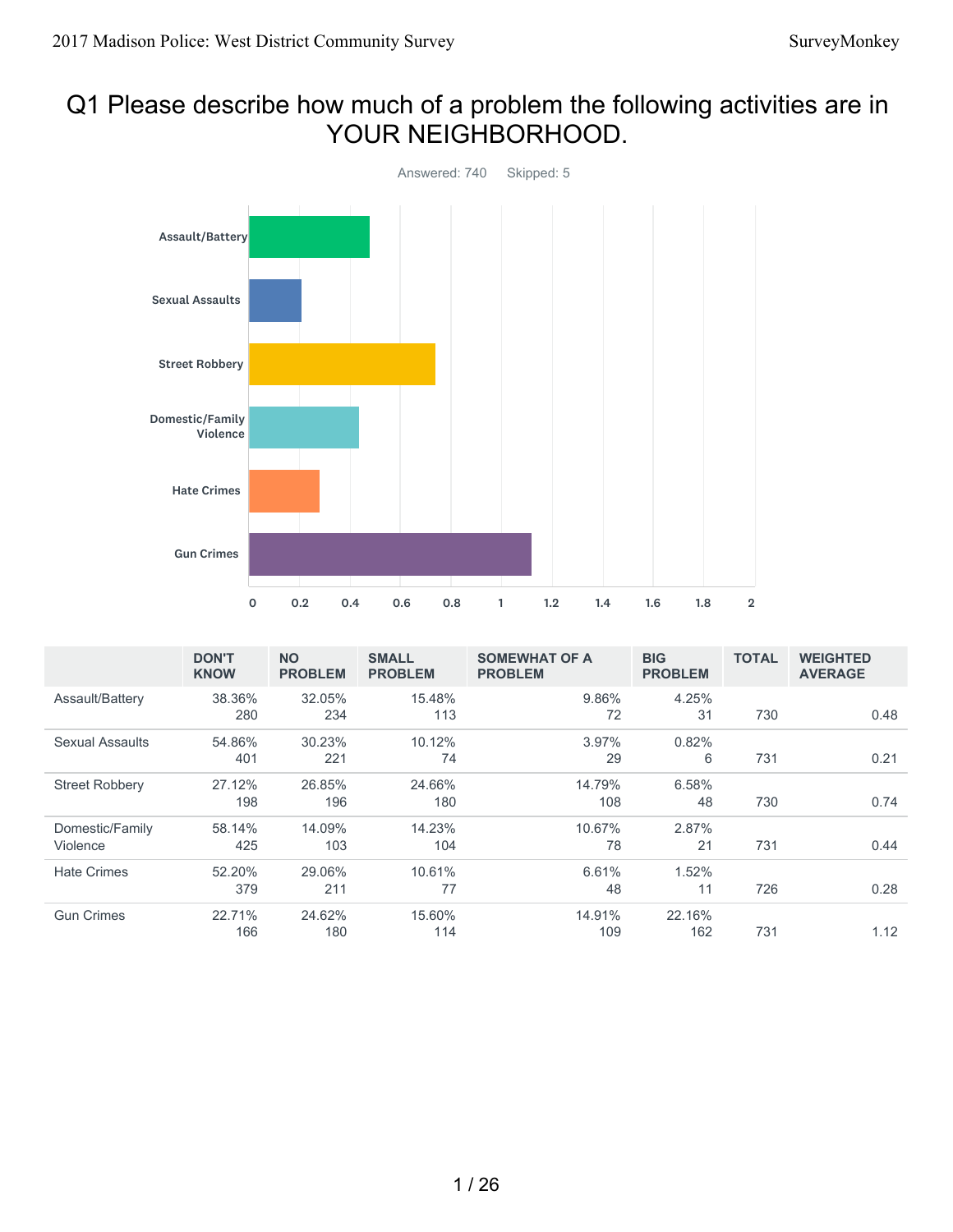# Q2 Please describe how much of a problem the following activities are in YOUR NEIGHBORHOOD.



|                        | <b>DON'T</b><br><b>KNOW</b> | <b>NO</b><br><b>PROBLEM</b> | <b>SMALL</b><br><b>PROBLEM</b> | <b>SOMEWHAT OF A</b><br><b>PROBLEM</b> | <b>BIG</b><br><b>PROBLEM</b> | <b>TOTAL</b> | <b>WEIGHTED</b><br><b>AVERAGE</b> |
|------------------------|-----------------------------|-----------------------------|--------------------------------|----------------------------------------|------------------------------|--------------|-----------------------------------|
| Burglary/Break-<br>Ins | 13.19%<br>95                | 9.31%<br>67                 | 28.19%<br>203                  | 33.06%<br>238                          | 16.25%<br>117                | 720          | 1.43                              |
| Vandalism              | 20.98%<br>150               | 22.24%<br>159               | 30.63%<br>219                  | 18.74%<br>134                          | 7.41%<br>53                  | 715          | 0.90                              |
| Graffiti               | 27.63%<br>197               | 36.47%<br>260               | 24.12%<br>172                  | 9.40%<br>67                            | 2.38%<br>17                  | 713          | 0.50                              |
| Car Theft              | 26.46%<br>190               | 16.99%<br>122               | 23.96%<br>172                  | 21.73%<br>156                          | 10.86%<br>78                 | 718          | 1.00                              |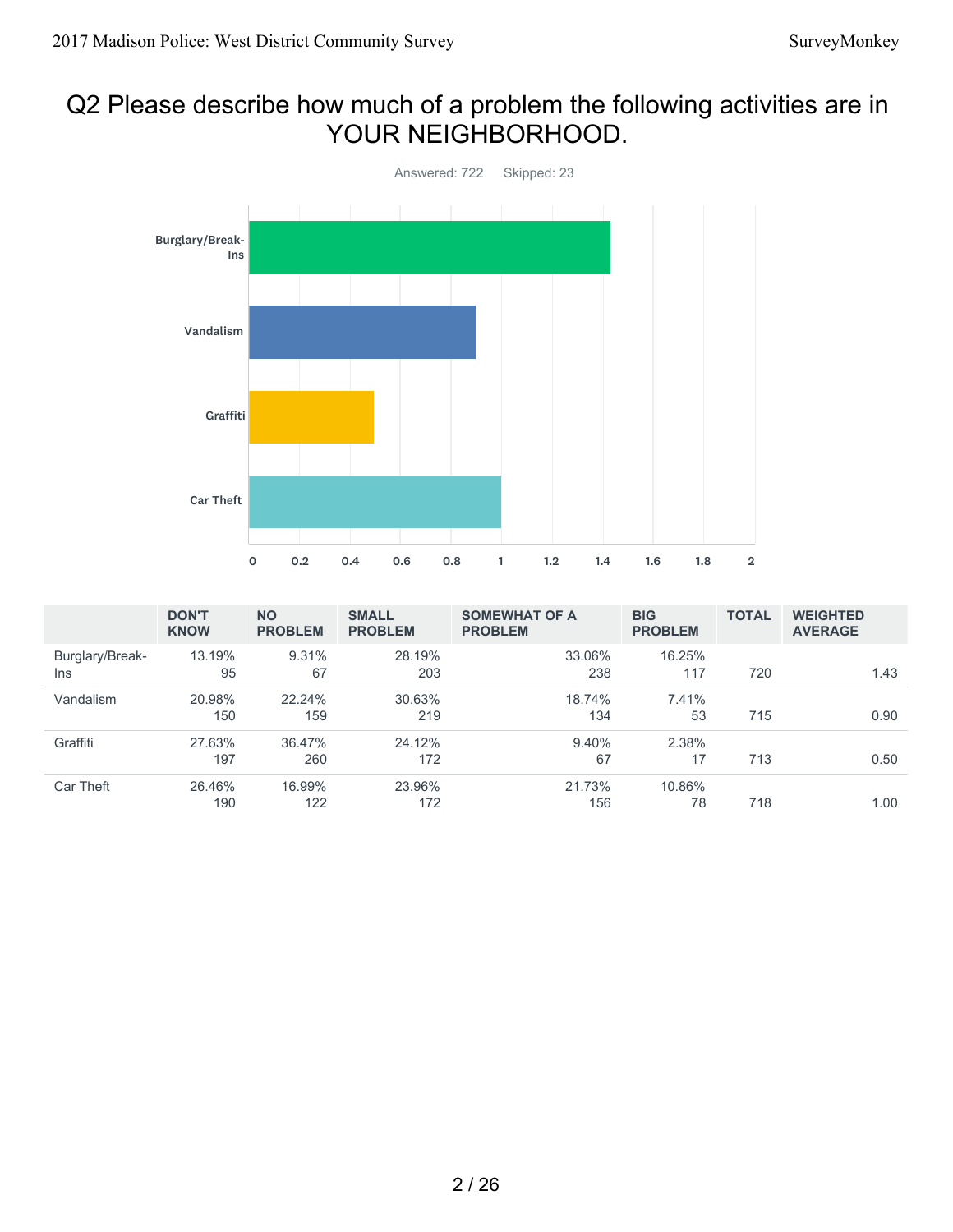#### Q3 Please describe how much of a problem the following activities are in YOUR NEIGHBORHOOD.



|                                           | <b>DON'T</b><br><b>KNOW</b> | <b>NO</b><br><b>PROBLEM</b> | <b>SMALL</b><br><b>PROBLEM</b> | <b>SOMEWHAT OF A</b><br><b>PROBLEM</b> | <b>BIG</b><br><b>PROBLEM</b> | <b>TOTAL</b> | <b>WEIGHTED</b><br><b>AVERAGE</b> |
|-------------------------------------------|-----------------------------|-----------------------------|--------------------------------|----------------------------------------|------------------------------|--------------|-----------------------------------|
| Drug Use in Public                        | 31.40%<br>222               | 35.93%<br>254               | 14.00%<br>99                   | 10.18%<br>72                           | 8.49%<br>60                  | 707          | 0.60                              |
| Drug Sales on Street or in<br>Drug Houses | 31.82%<br>224               | 28.55%<br>201               | 12.22%<br>86                   | 13.78%<br>97                           | 13.64%<br>96                 | 704          | 0.81                              |
| Prostitution                              | 51.06%<br>360               | 42.55%<br>300               | 3.40%<br>24                    | 2.41%<br>17                            | 0.57%<br>4                   | 705          | 0.10                              |
| Drinking in Public                        | 29.02%<br>204               | 46.80%<br>329               | 15.93%<br>112                  | 4.41%<br>31                            | 3.84%<br>27                  | 703          | 0.36                              |
| Aggressive Panhandling                    | 17.45%<br>123               | 61.42%<br>433               | 13.05%<br>92                   | 6.24%<br>44                            | 1.84%<br>13                  | 705          | 0.31                              |
| <b>Loud Music/Parties</b>                 | 9.80%<br>69                 | 57.10%<br>402               | 22.30%<br>157                  | 6.53%<br>46                            | 4.26%<br>30                  | 704          | 0.48                              |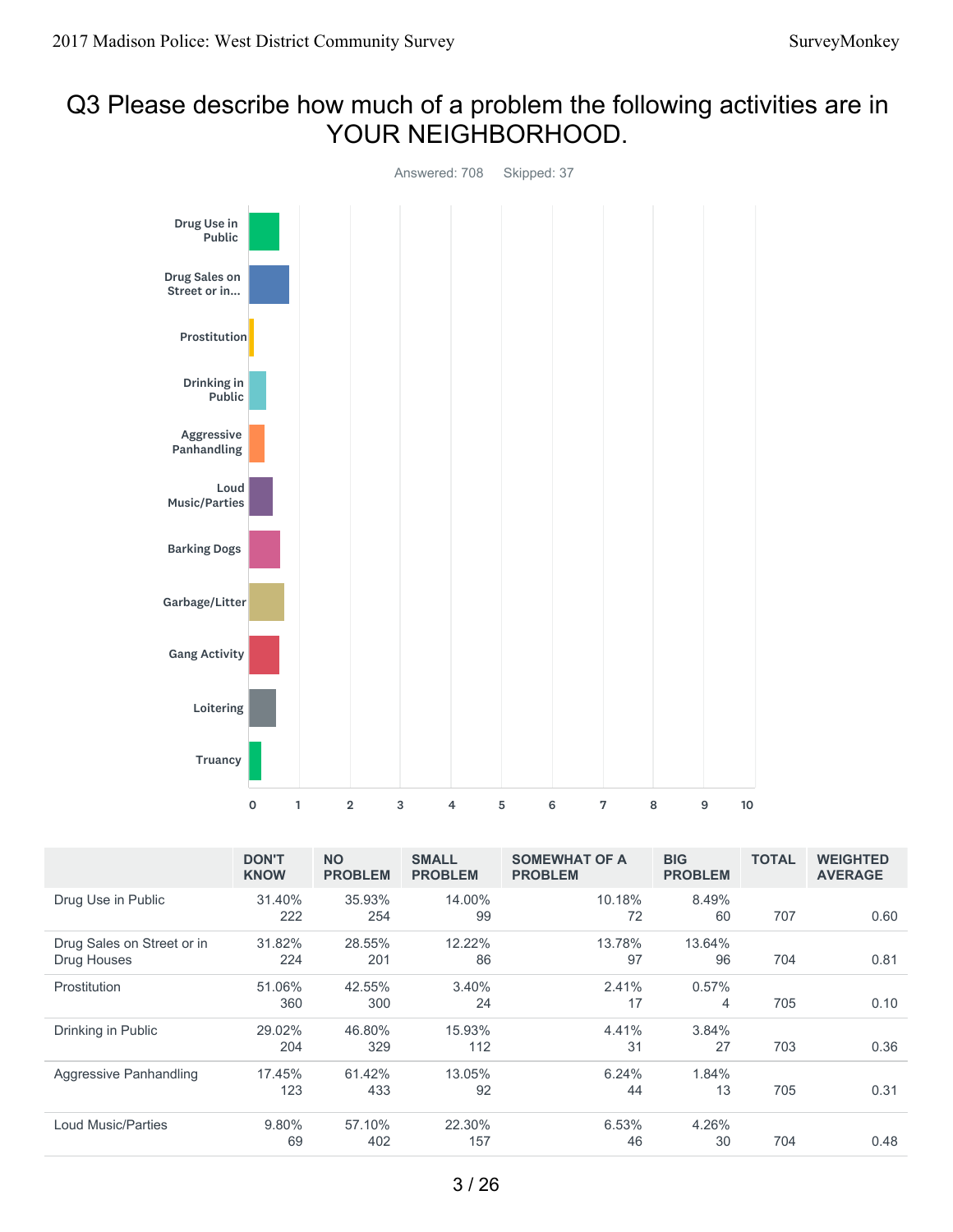#### 2017 Madison Police: West District Community Survey Survey Survey Survey Survey Survey Survey Survey Survey Survey Survey Survey Survey Survey Survey Survey Survey Survey Survey Survey Survey Survey Survey Survey Survey Su

| <b>Barking Dogs</b>  | 5.97%<br>42 | 51.07%<br>359 | 28.45%<br>200 | 10.38%<br>73 | 4.13%<br>29 | 703 | 0.62 |
|----------------------|-------------|---------------|---------------|--------------|-------------|-----|------|
| Garbage/Litter       | 4.71%<br>33 | 46.22%<br>324 | 32.67%<br>229 | 9.56%<br>67  | 6.85%<br>48 | 701 | 0.72 |
| <b>Gang Activity</b> | 37.00%      | 32.43%        | 9.14%         | 12.57%       | 8.86%       |     |      |
|                      | 259         | 227           | 64            | 88           | 62          | 700 | 0.61 |
| Loitering            | 19.89%      | 46.02%        | 18.61%        | 9.66%        | 5.82%       |     |      |
|                      | 140         | 324           | 131           | 68           | 41          | 704 | 0.55 |
| Truancy              | 56.27%      | 29.06%        | 7.55%         | 4.27%        | 2.85%       |     |      |
|                      | 395         | 204           | 53            | 30           | 20          | 702 | 0.25 |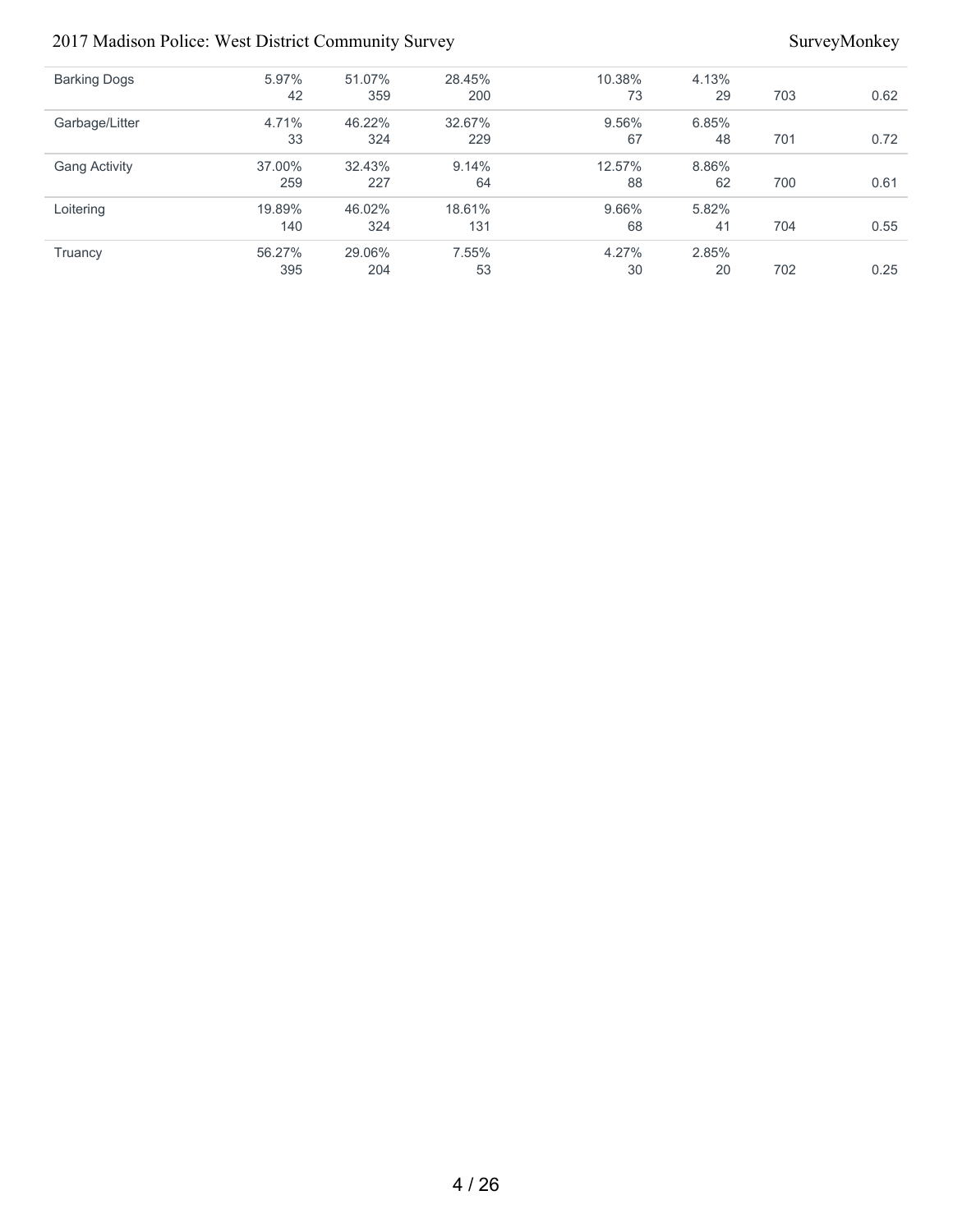## Q4 Please describe how much of a problem the following activities are in YOUR NEIGHBORHOOD.



|                              | <b>DON'T</b><br><b>KNOW</b> | <b>NO</b><br><b>PROBLEM</b> | <b>SMALL</b><br><b>PROBLEM</b> | <b>SOMEWHAT OF A</b><br><b>PROBLEM</b> | <b>BIG</b><br><b>PROBLEM</b> | <b>TOTAL</b> | <b>WEIGHTED</b><br><b>AVERAGE</b> |
|------------------------------|-----------------------------|-----------------------------|--------------------------------|----------------------------------------|------------------------------|--------------|-----------------------------------|
| <b>Speeding Vehicles</b>     | 2.00%                       | 13.14%                      | 33.29%                         | 28.71%                                 | 22.86%                       |              |                                   |
|                              | 14                          | 92                          | 233                            | 201                                    | 160                          | 700          | 1.59                              |
| <b>Reckless Driving</b>      | 9.31%                       | 25.36%                      | 30.80%                         | 21.35%                                 | 13.18%                       |              |                                   |
|                              | 65                          | 177                         | 215                            | 149                                    | 92                           | 698          | 1.13                              |
| <b>Abandoned Cars</b>        | 24.82%                      | 51.66%                      | 14.72%                         | 6.93%                                  | 1.88%                        |              |                                   |
|                              | 172                         | 358                         | 102                            | 48                                     | 13                           | 693          | 0.34                              |
| Drunk Driving                | 54.96%                      | 22.45%                      | 10.36%                         | 6.76%                                  | 5.47%                        |              |                                   |
|                              | 382                         | 156                         | 72                             | 47                                     | 38                           | 695          | 0.40                              |
| <b>Illegally Parked Cars</b> | 25.47%                      | 44.75%                      | 17.55%                         | 7.34%                                  | 4.89%                        |              |                                   |
|                              | 177                         | 311                         | 122                            | 51                                     | 34                           | 695          | 0.47                              |
| Traffic Sign/Signal          | 19.08%                      | 27.69%                      | 25.25%                         | 17.07%                                 | 10.90%                       |              |                                   |
| Violations                   | 133                         | 193                         | 176                            | 119                                    | 76                           | 697          | 0.92                              |
| Loud Vehicle                 | 7.60%                       | 34.58%                      | 30.70%                         | 15.21%                                 | 11.91%                       |              |                                   |
| Music/Equipment              | 53                          | 241                         | 214                            | 106                                    | 83                           | 697          | 0.97                              |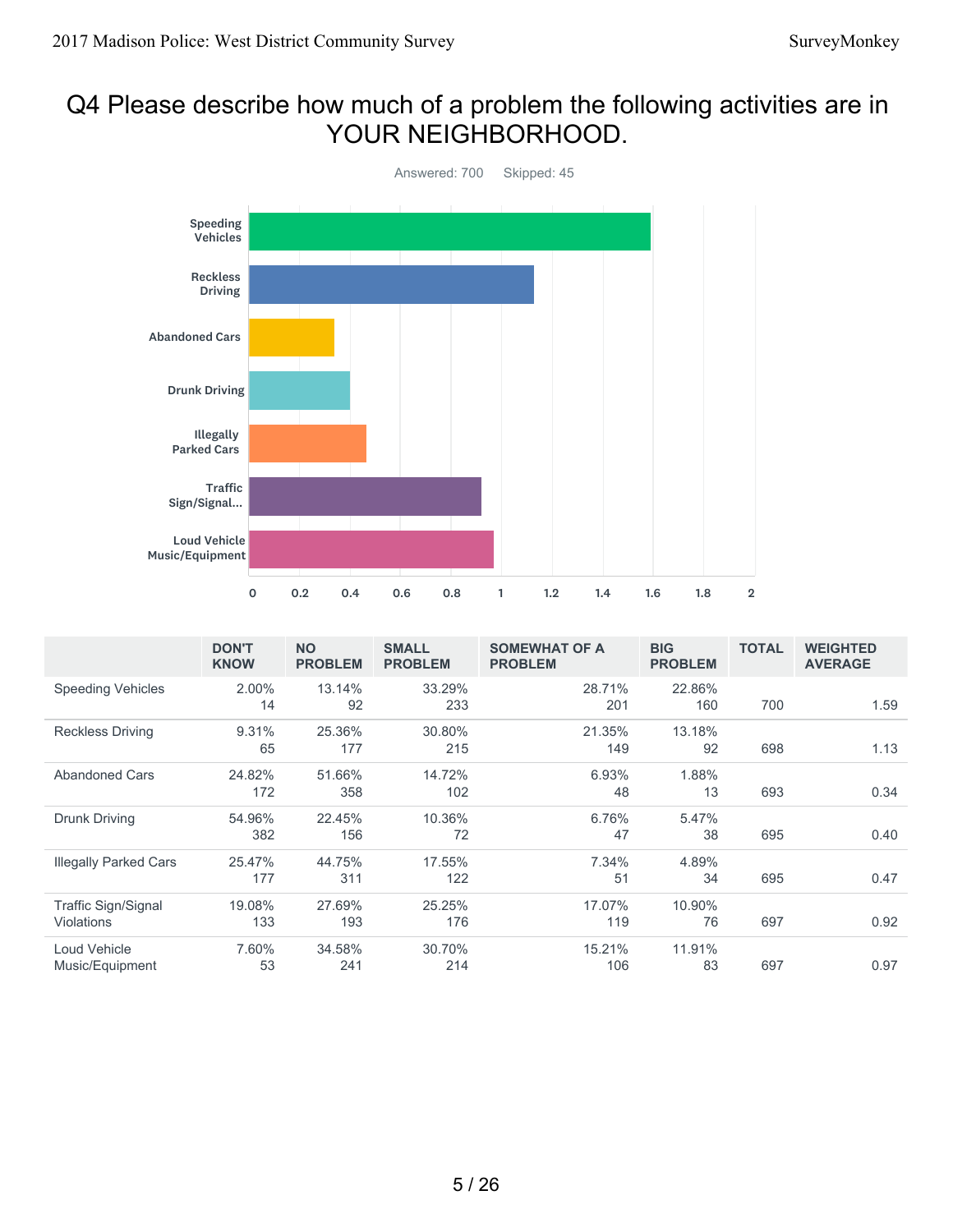## Q5 Please describe how much of a problem the following activities are in YOUR NEIGHBORHOOD.



|                                    | <b>DON'T</b><br><b>KNOW</b> | <b>NO</b><br><b>PROBLEM</b> | <b>SMALL</b><br><b>PROBLEM</b> | <b>SOMEWHAT OF A</b><br><b>PROBLEM</b> | <b>BIG</b><br><b>PROBLEM</b> | <b>TOTAL</b> | <b>WEIGHTED</b><br><b>AVERAGE</b> |
|------------------------------------|-----------------------------|-----------------------------|--------------------------------|----------------------------------------|------------------------------|--------------|-----------------------------------|
| <b>Rundown</b><br>Houses/Buildings | 6.02%<br>42                 | 58.88%<br>411               | 24.79%<br>173                  | 7.31%<br>51                            | 3.01%<br>21                  | 698          | 0.48                              |
| Overgrown<br>Shrubs/Weeds          | 4.73%<br>33                 | 50.79%<br>354               | 32.28%<br>225                  | 9.47%<br>66                            | 2.73%<br>19                  | 697          | 0.59                              |
| Vacant Lots                        | 12.37%<br>86                | 78.42%<br>545               | 6.91%<br>48                    | 1.87%<br>13                            | 0.43%<br>3                   | 695          | 0.12                              |
| Adequate Public Street<br>Lighting | 3.16%<br>22                 | 47.70%<br>332               | 28.02%<br>195                  | 12.93%<br>90                           | 8.19%<br>57                  | 696          | 0.78                              |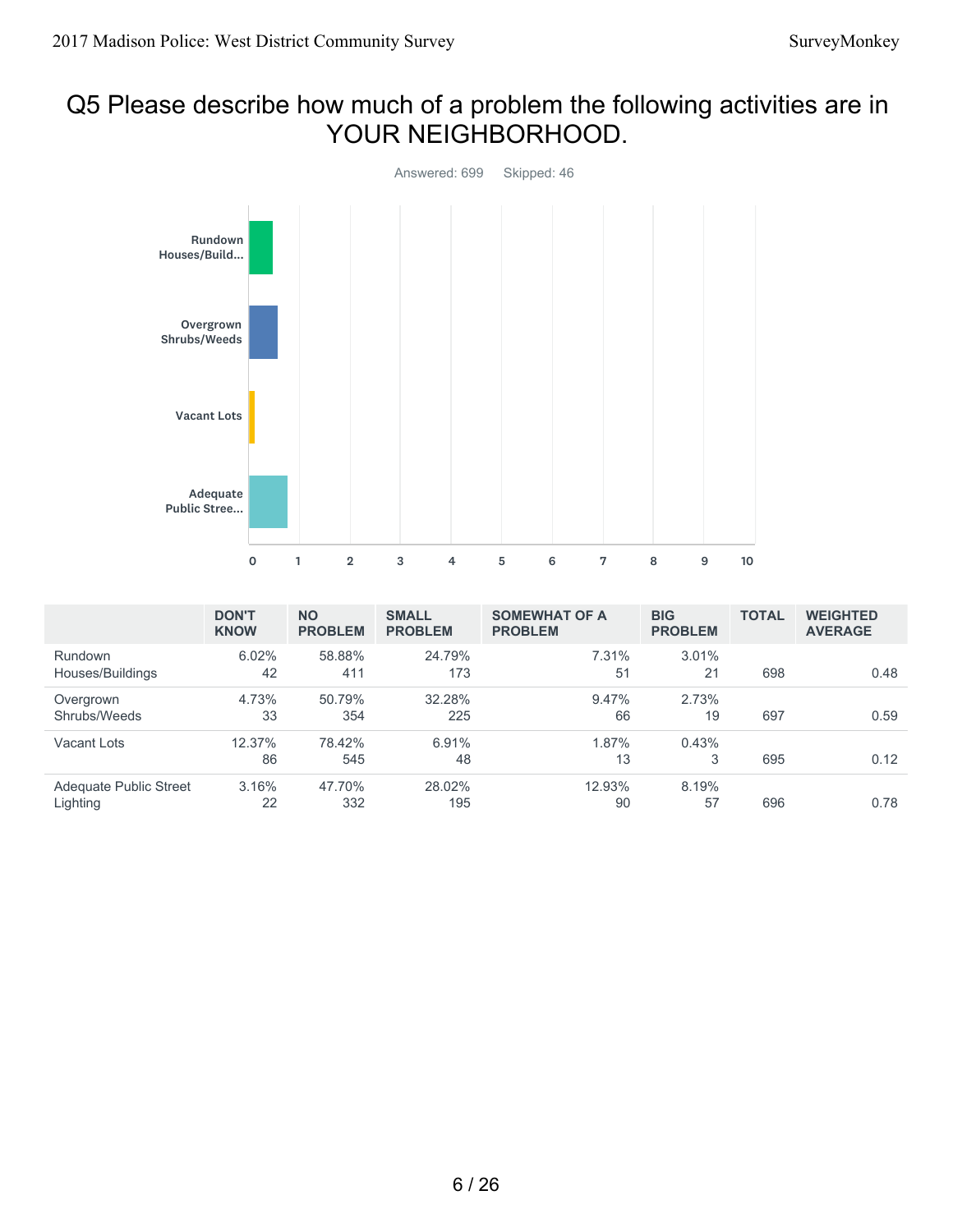## Q6 Please indicate how much you agree or disagree with the following statements.



|                                                                                                                                                | <b>STRONGLY</b><br><b>DISAGREE</b> | <b>DISAGREE</b> | <b>AGREE</b>  | <b>STRONGLY</b><br><b>AGREE</b> | <b>TOTAL</b> | <b>WEIGHTED</b><br><b>AVERAGE</b> |
|------------------------------------------------------------------------------------------------------------------------------------------------|------------------------------------|-----------------|---------------|---------------------------------|--------------|-----------------------------------|
| It is important for community members to work with the<br>police to solve local problems.                                                      | 2.31%<br>16                        | 1.45%<br>10     | 30.78%<br>213 | 65.46%<br>453                   | 692          | 3.59                              |
| My neighborhood is a safe place to live.                                                                                                       | 3.33%<br>23                        | 16.81%<br>116   | 60.29%<br>416 | 19.57%<br>135                   | 690          | 2.96                              |
| It is important for citizens to take an active role in<br>preventing crime.                                                                    | 1.16%<br>8                         | 2.75%<br>19     | 43.99%<br>304 | 52.10%<br>360                   | 691          | 3.47                              |
| If I saw children in my neighborhood causing problems,<br>I would likely first ask them to stop before I called the<br>police to get involved. | 3.64%<br>25                        | 18.05%<br>124   | 55.90%<br>384 | 22.42%<br>154                   | 687          | 2.97                              |
| Crime prevention is the responsibility of the police; NOT<br>citizens like me.                                                                 | 25.40%<br>174                      | 58.10%<br>398   | 14.01%<br>96  | 2.48%<br>17                     | 685          | 1.94                              |
| The police solve crimes quickly.                                                                                                               | 4.72%<br>30                        | 25.63%<br>163   | 62.42%<br>397 | 7.23%<br>46                     | 636          | 2.72                              |
| I believe the police would respond quickly if I were to<br>call them about an emergency.                                                       | 2.33%<br>16                        | 7.14%<br>49     | 57.00%<br>391 | 33.53%<br>230                   | 686          | 3.22                              |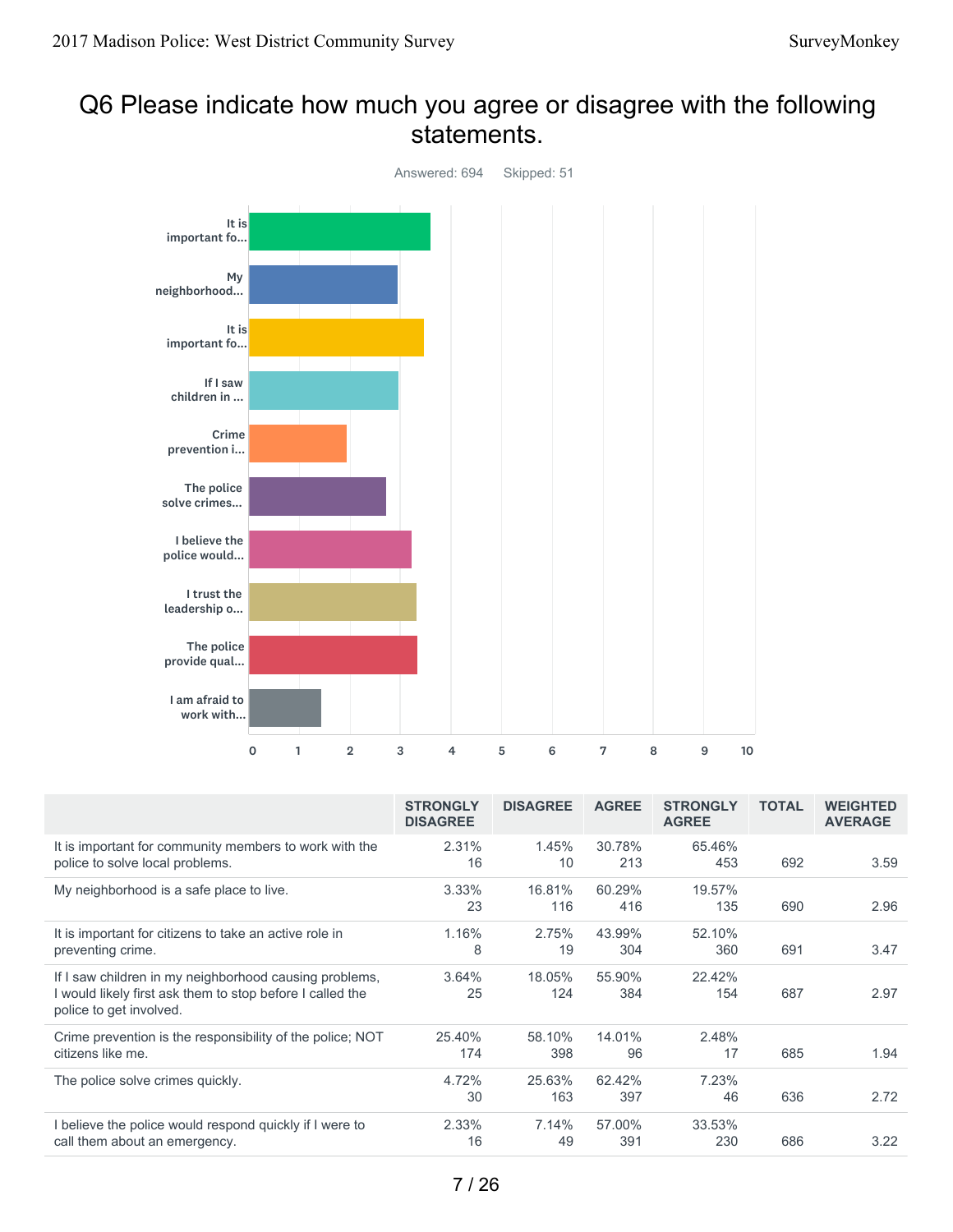#### 2017 Madison Police: West District Community Survey SurveyMonkey

| trust the leadership of the Madison Police Department.    | 2.80%  | 6.64%  | 45.87% | 44.69% |     |      |
|-----------------------------------------------------------|--------|--------|--------|--------|-----|------|
|                                                           | 19     | 45     | 311    | 303    | 678 | 3.32 |
| The police provide quality service to the residents of my | 1.62%  | 4.85%  | 51.69% | 41.85% |     |      |
| community.                                                | 11     | 33     | 352    | 285    | 681 | 3.34 |
| am afraid to work with police for fear of retaliation.    | 61.83% | 32.51% | 4.21%  | 1.45%  |     |      |
|                                                           | 426    | 224    | 29     | 10     | 689 | 1.45 |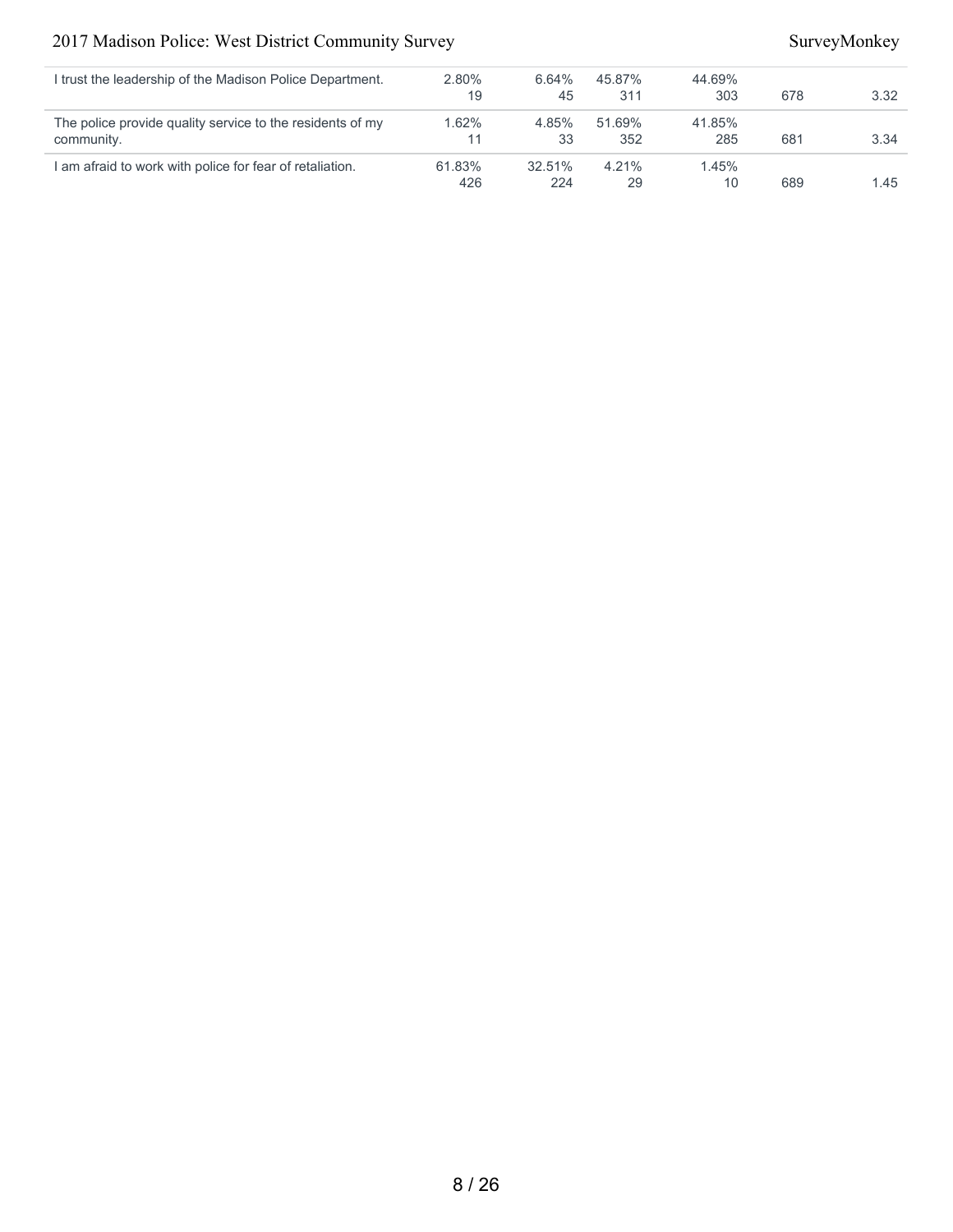# Q7 Please indicate your feelings/beliefs of the City of Madison Police Department.



|                                                  | <b>NEVER</b> | <b>SOMETIMES</b> | <b>MOST OF THE</b><br><b>TIME</b> | <b>ALWAYS</b> | <b>TOTAL</b> | <b>WEIGHTED</b><br><b>AVERAGE</b> |
|--------------------------------------------------|--------------|------------------|-----------------------------------|---------------|--------------|-----------------------------------|
| The Madison Police treat people with<br>respect. | 0.74%<br>5   | 7.68%<br>52      | 54.36%<br>368                     | 37.22%<br>252 | 677          | 3.28                              |
| The Madison Police treat people fairly.          | 0.59%<br>4   | 9.17%<br>62      | 57.84%<br>391                     | 32.40%<br>219 | 676          | 3.22                              |
| The Madison Police enjoy helping people.         | 0.45%<br>3   | 9.27%<br>62      | 47.38%<br>317                     | 42.90%<br>287 | 669          | 3.33                              |
| The Madison Police act professionally.           | 0.15%        | 6.35%<br>43      | 49.48%<br>335                     | 44.02%<br>298 | 677          | 3.37                              |
| The Madison Police understand my<br>values.      | 1.65%<br>11  | 14.52%<br>97     | 47.16%<br>315                     | 36.68%<br>245 | 668          | 3.19                              |
| The Madison Police use appropriate force.        | 1.20%<br>8   | 12.72%<br>85     | 56.14%<br>375                     | 29.94%<br>200 | 668          | 3.15                              |
| The Madison Police have earned my trust.         | 2.09%<br>14  | 10.13%<br>68     | 39.79%<br>267                     | 47.99%<br>322 | 671          | 3.34                              |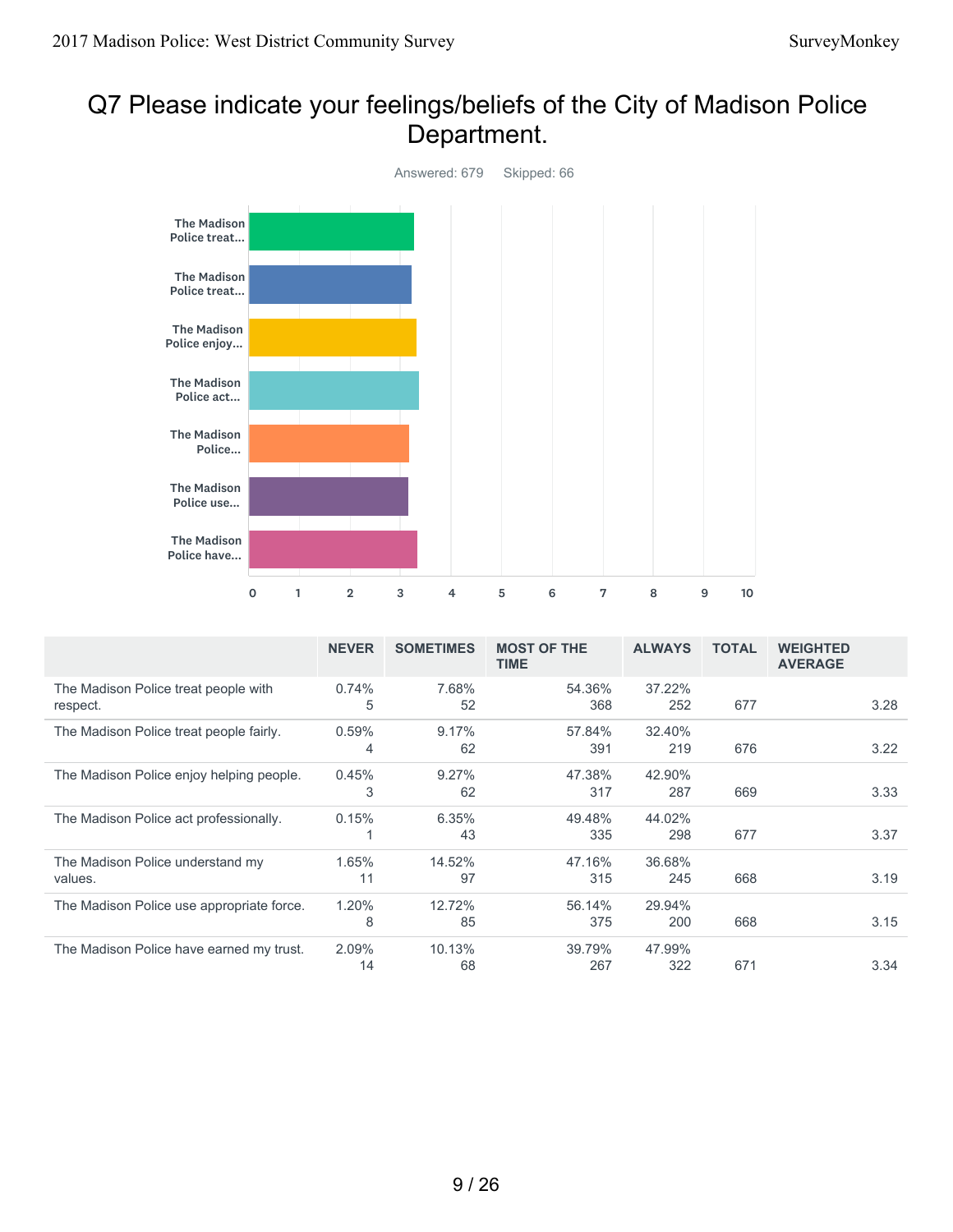Q8 The following questions ask you how often you engage in a variety of activities. Please select a response for each activity. Please consider :Never------------0 times/monthSeldom--------1-2 times/monthOccasionally---1-2 times/weekOften-----------3+ times/weekHow often do you...



|                                                | <b>NEVER</b> | <b>SELDOM</b> | <b>OCCASIONALLY</b> | <b>OFTEN</b> | <b>TOTAL</b> | <b>WEIGHTED AVERAGE</b> |
|------------------------------------------------|--------------|---------------|---------------------|--------------|--------------|-------------------------|
| Stay home alone during the day                 | 4.91%        | 17.26%        | 30.80%              | 47.02%       |              |                         |
|                                                | 33           | 116           | 207                 | 316          | 672          | 3.20                    |
| Stay home alone after dark                     | 4.93%        | 16.57%        | 27.01%              | 51.49%       |              |                         |
|                                                | 33           | 111           | 181                 | 345          | 670          | 3.25                    |
| Walk/Jog in your neighborhood in the           | 7.75%        | 12.67%        | 33.08%              | 46.50%       |              |                         |
| daytime                                        | 52           | 85            | 222                 | 312          | 671          | 3.18                    |
| Walk/Jog in your neighborhood after dark       | 38.30%       | 27.12%        | 21.46%              | 13.11%       |              |                         |
|                                                | 257          | 182           | 144                 | 88           | 671          | 2.09                    |
| Travel on public transportation during the day | 68.66%       | 14.78%        | 7.46%               | 9.10%        |              |                         |
|                                                | 460          | 99            | 50                  | 61           | 670          | 1.57                    |
| Travel on public transportation after dark     | 78.49%       | 11.72%        | 6.97%               | 2.82%        |              |                         |
|                                                | 529          | 79            | 47                  | 19           | 674          | 1.34                    |
| Park your car overnight on the street          | 44.86%       | 26.83%        | 14.46%              | 13.86%       |              |                         |
|                                                | 301          | 180           | 97                  | 93           | 671          | 1.97                    |
| Visit a neighborhood park or playground        | 12.18%       | 29.27%        | 32.69%              | 25.85%       |              |                         |
|                                                | 82           | 197           | 220                 | 174          | 673          | 2.72                    |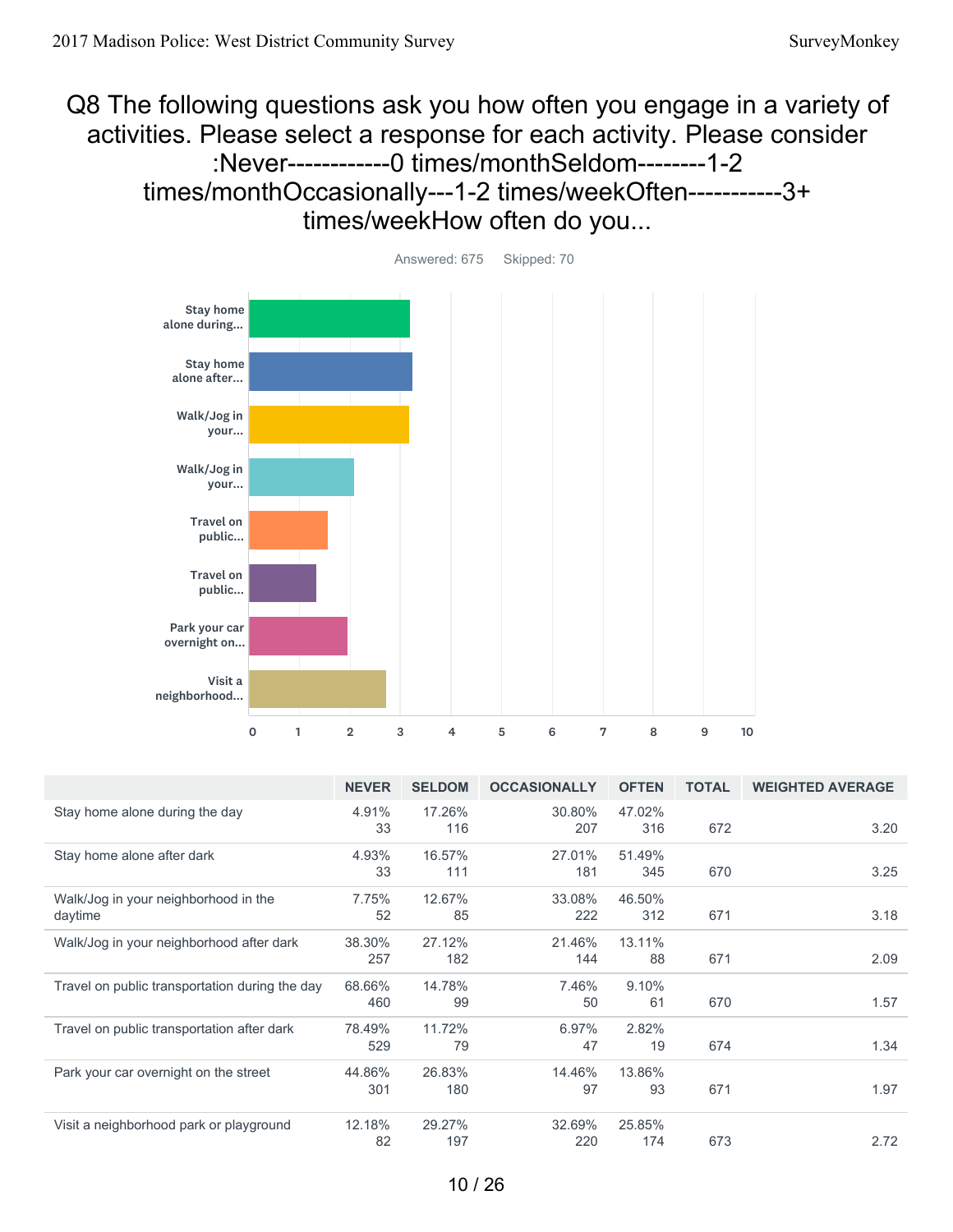Q9 The following questions ask you about how fearful you are of crime or your personal safety. Indicate how fearful you are of the following by selecting one response to the right of each statement.



30.24% 202 51.20% 342 13.77% 92 4.79% 32 668 1.93 80.36% 536 17.54% 117 1.80% 12 0.30% 2 667 1.22 57.57% 384 32.98% 220 7.20% 48 2.25% 15 667 1.54 78.89% 527 17.66% 118 2.54% 17 0.90% 6 668 1.25 24.21% 161 40.45% 269 21.50% 143 13.83% 92 665 2.25 72.27% 464 19.78% 127 5.92% 38 2.02% 13 642 1.38 **NOT AFRAID AT ALL ONLY SOMEWHAT AFRAID AFRAID VERY AFRAID TOTAL WEIGHTED AVERAGE** Crime in your neighborhood (in general) Being home alone during the day Being home alone after dark Walking/jogging in your neighborhood during the day Walking/jogging in your neighborhood after dark Traveling on public transportation during the day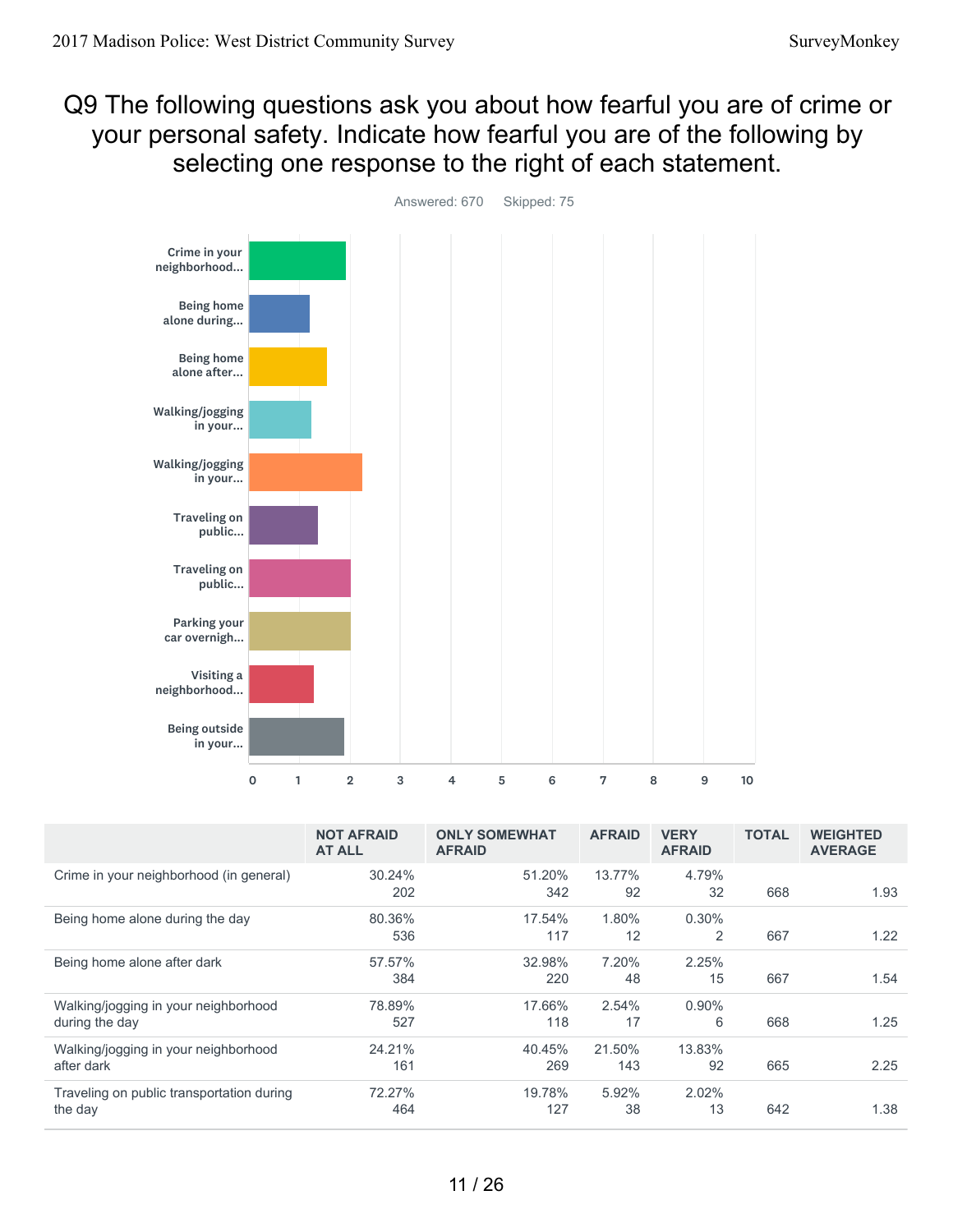#### 2017 Madison Police: West District Community Survey SurveyMonkey

| 38.65%<br>31.46%<br>17.84%<br>12.05%<br>Traveling on public transportation after<br>dark<br>247<br>639<br>201<br>77<br>114<br>41.36%<br>32.42%<br>17.42%<br>8.79%<br>Parking your car overnight on the street<br>273<br>214<br>115<br>58<br>660<br>77.12%<br>17.88%<br>3.48%<br>1.52%<br>Visiting a neighborhood park or<br>118<br>23<br>10<br>509<br>660<br>playground<br>43.22%<br>36.45%<br>6.93%<br>Being outside in your neighborhood at<br>13.40%<br>night<br>287<br>242<br>89<br>46<br>664 |  |  |  |      |
|---------------------------------------------------------------------------------------------------------------------------------------------------------------------------------------------------------------------------------------------------------------------------------------------------------------------------------------------------------------------------------------------------------------------------------------------------------------------------------------------------|--|--|--|------|
|                                                                                                                                                                                                                                                                                                                                                                                                                                                                                                   |  |  |  |      |
|                                                                                                                                                                                                                                                                                                                                                                                                                                                                                                   |  |  |  | 2.03 |
|                                                                                                                                                                                                                                                                                                                                                                                                                                                                                                   |  |  |  |      |
|                                                                                                                                                                                                                                                                                                                                                                                                                                                                                                   |  |  |  | 2.03 |
|                                                                                                                                                                                                                                                                                                                                                                                                                                                                                                   |  |  |  |      |
|                                                                                                                                                                                                                                                                                                                                                                                                                                                                                                   |  |  |  | 1.29 |
|                                                                                                                                                                                                                                                                                                                                                                                                                                                                                                   |  |  |  |      |
|                                                                                                                                                                                                                                                                                                                                                                                                                                                                                                   |  |  |  | 1.91 |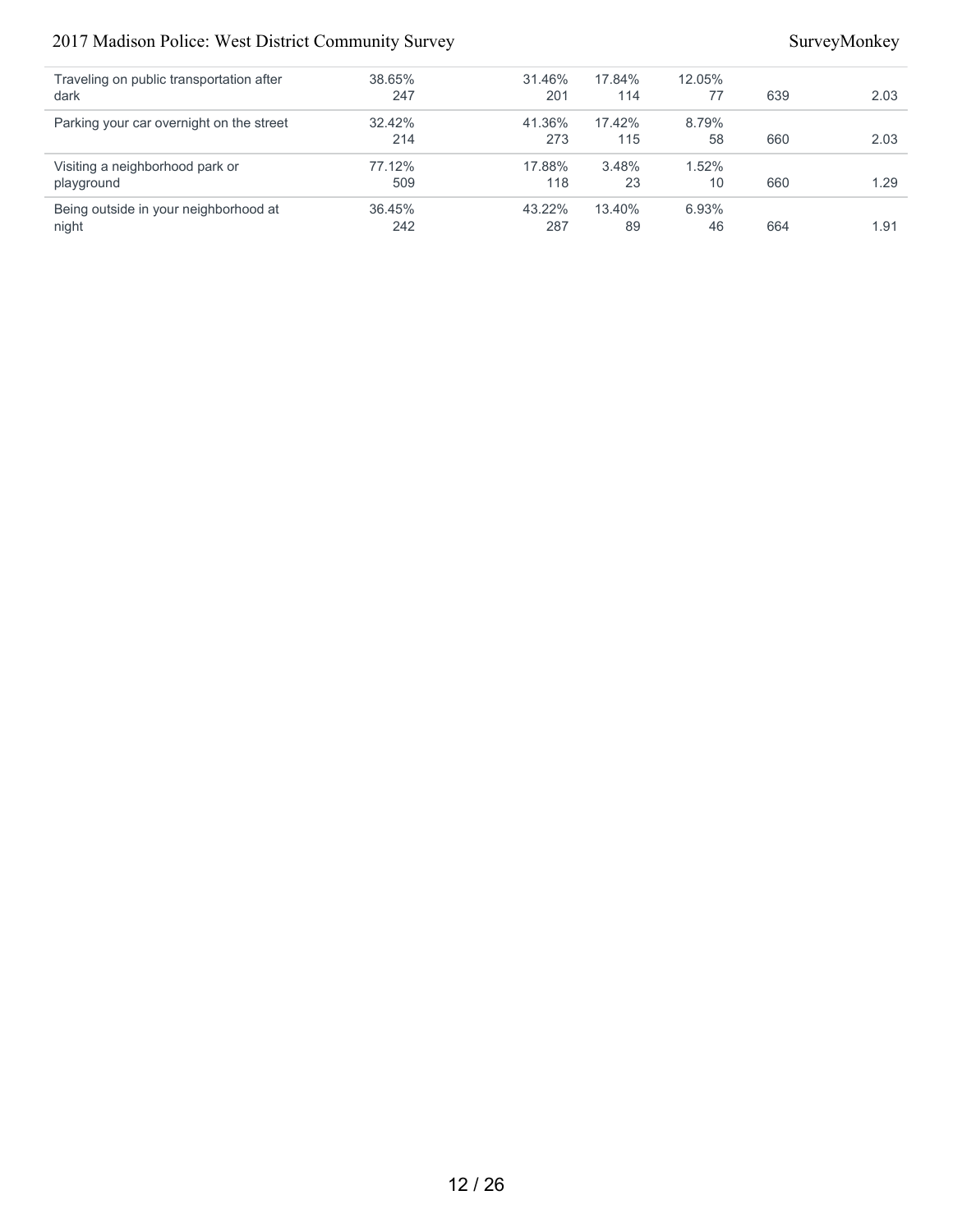# Q10 Approximately how long have you lived at your current location?



| <b>ANSWER CHOICES</b> | <b>RESPONSES</b> |     |
|-----------------------|------------------|-----|
| Less than 1 year      | 7.04%            | 46  |
| 1-3 years             | 17.76%           | 116 |
| 4-6 years             | 13.63%           | 89  |
| 7-9 years             | 8.27%            | 54  |
| 10 or more years      | 53.29%           | 348 |
| <b>TOTAL</b>          |                  | 653 |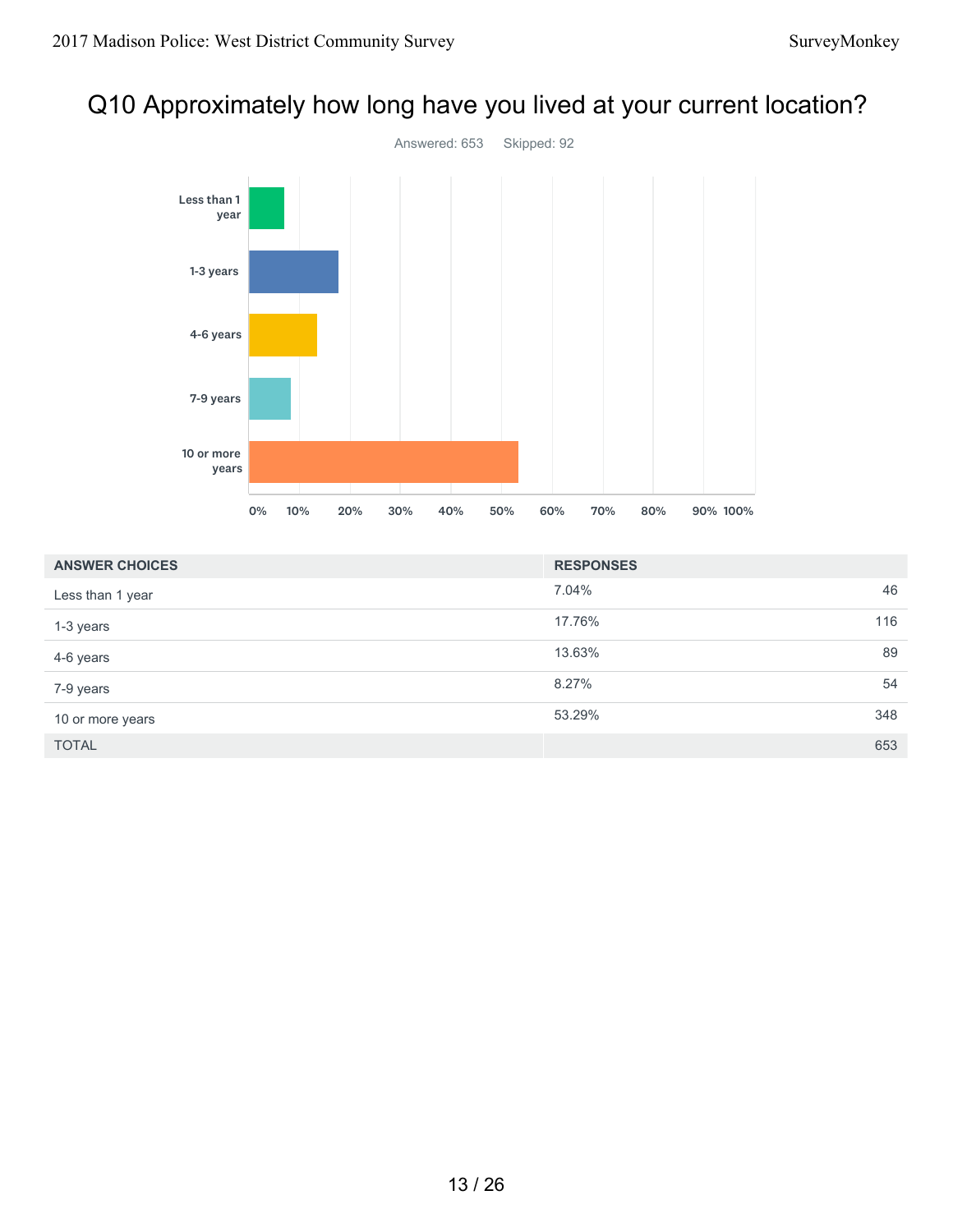# Q11 What street do you live on?

Answered: 636 Skipped: 109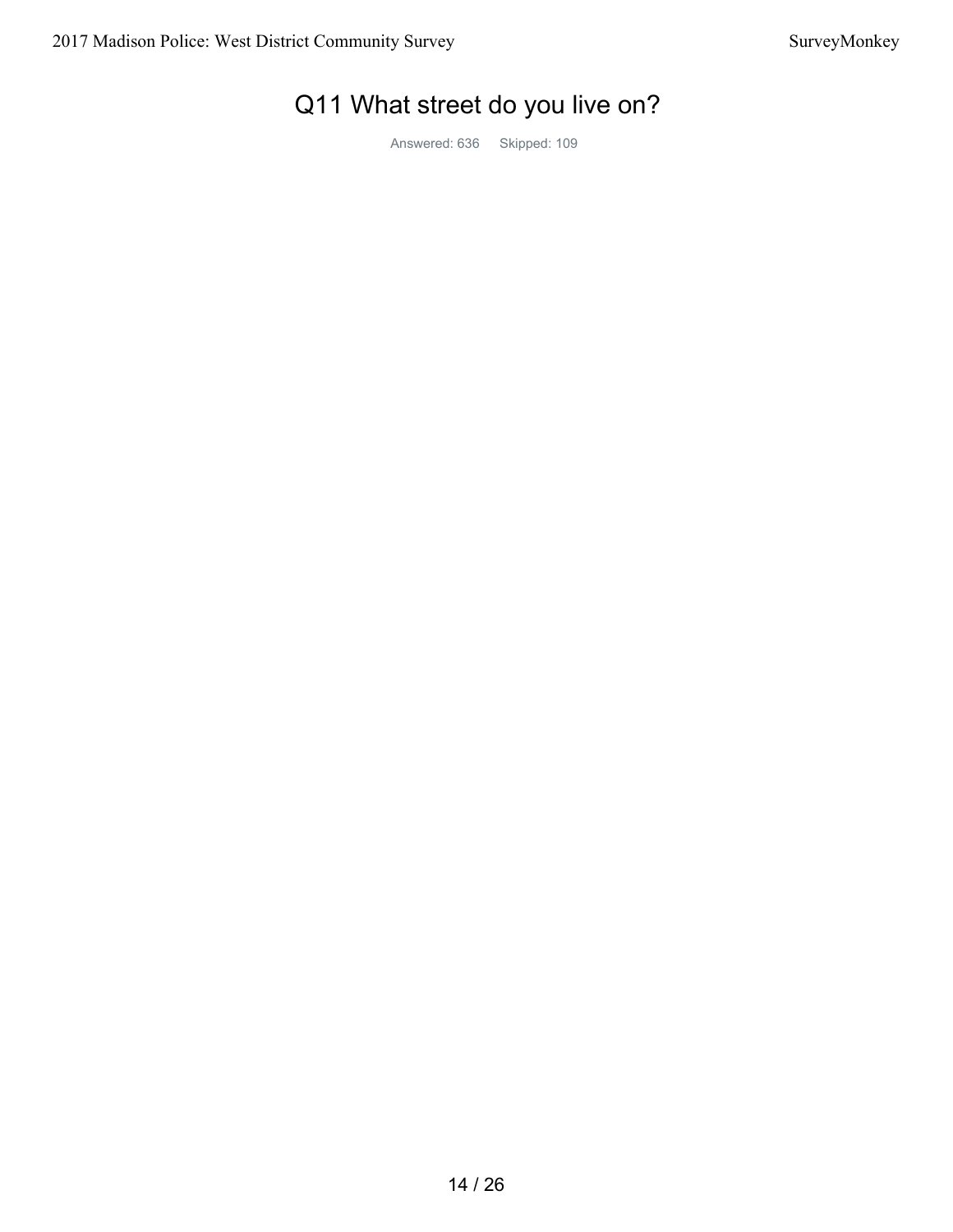# Q12 What block do you live on (i.e., 1100, 2900, etc)?

Answered: 580 Skipped: 165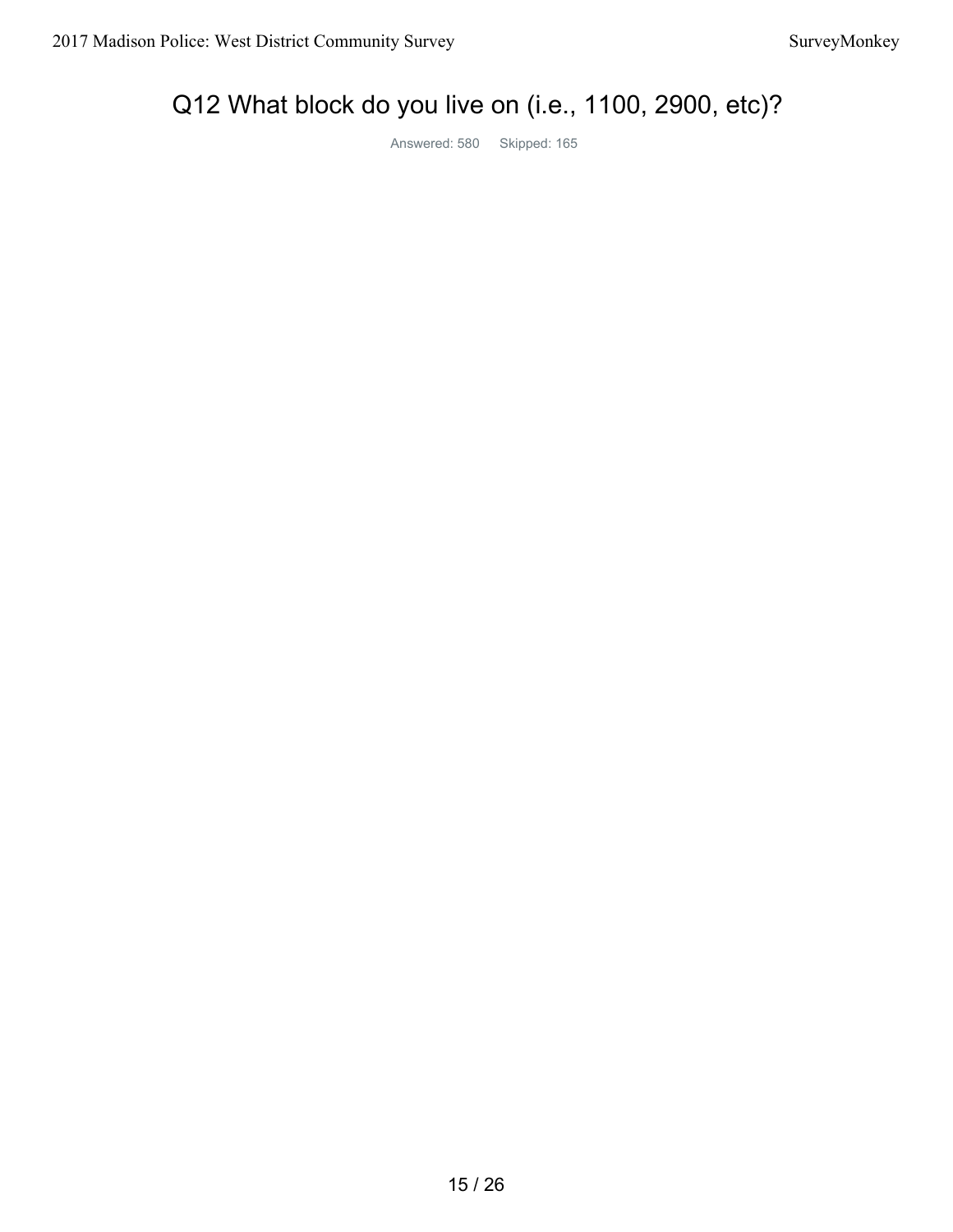

# Q13 Is this a business or a residence?

| <b>ANSWER CHOICES</b>  | <b>RESPONSES</b> |    |
|------------------------|------------------|----|
| <b>Business</b>        | 2.45%            | 16 |
| Residence              | 96.18%<br>629    |    |
| Other (please specify) | 1.38%            | 9  |
| <b>TOTAL</b>           | 654              |    |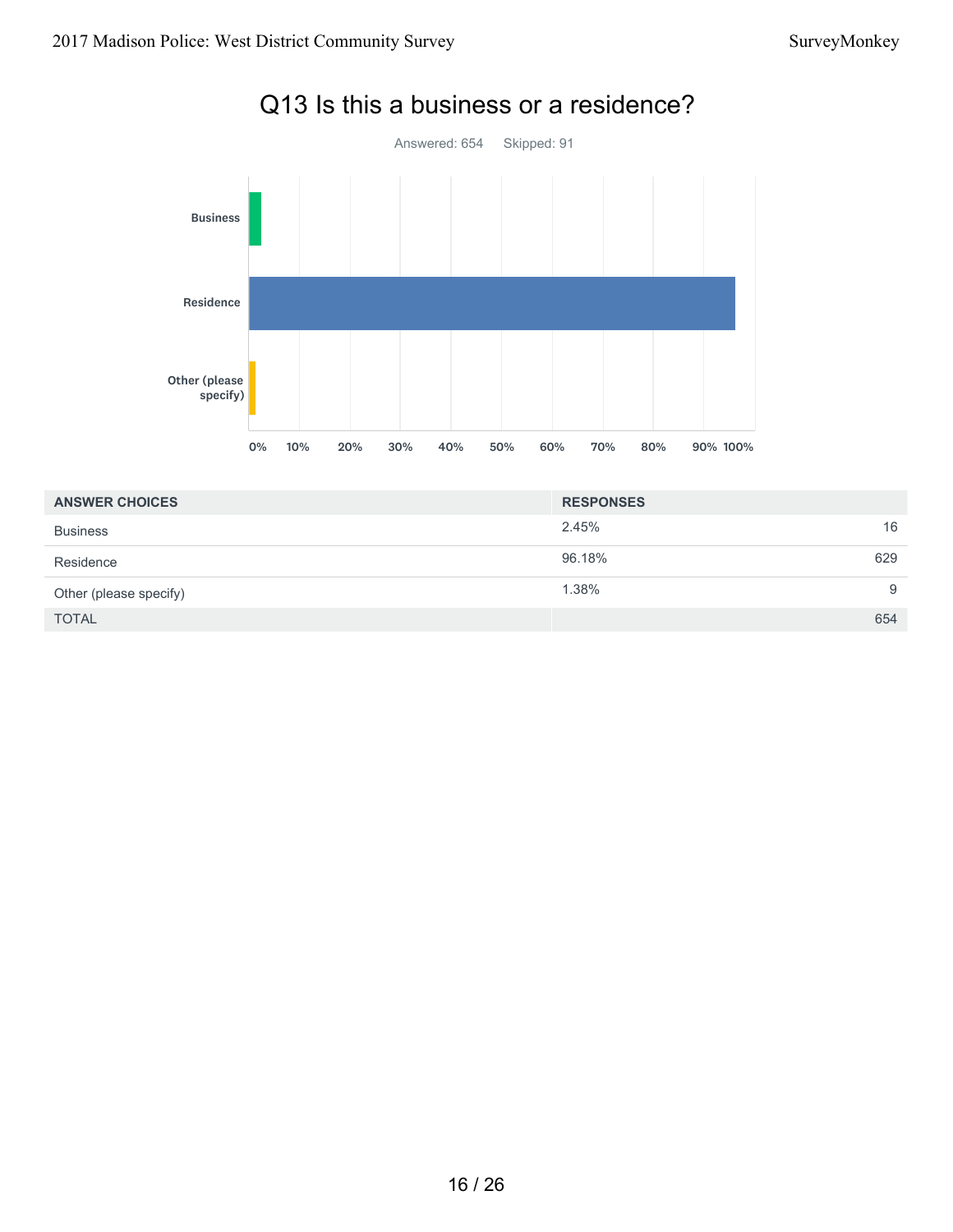

# Q14 Do you own or rent your property?

| <b>ANSWER CHOICES</b>  | <b>RESPONSES</b> |     |
|------------------------|------------------|-----|
| Own                    | 78.13%           | 511 |
| Rent                   | 19.88%           | 130 |
| Other (please specify) | 1.99%            | 13  |
| <b>TOTAL</b>           |                  | 654 |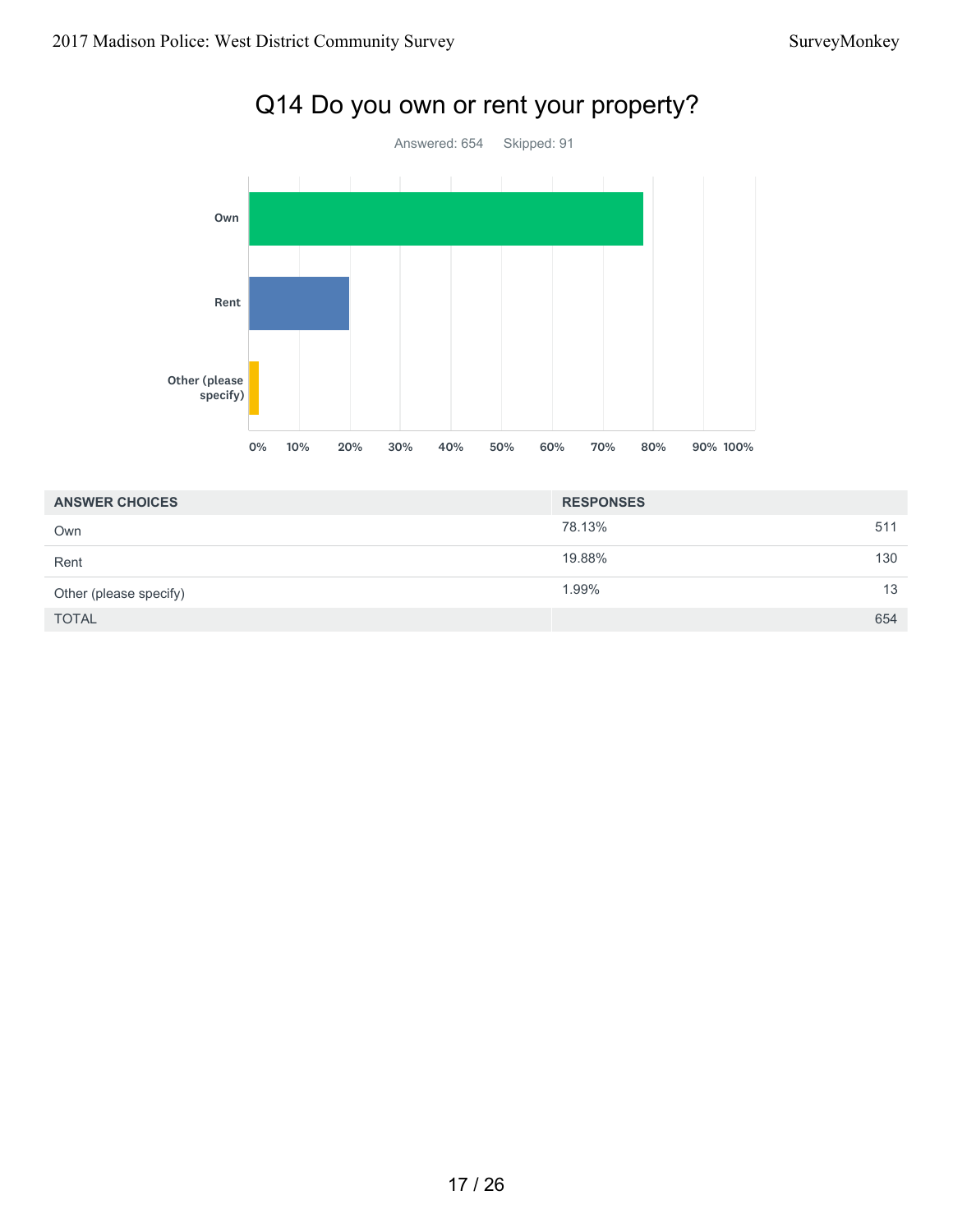

# Q15 What is your gender?

| <b>ANSWER CHOICES</b> | <b>RESPONSES</b> |     |
|-----------------------|------------------|-----|
| Male                  | 38.24%           | 247 |
| Female                | 61.76%           | 399 |
| <b>TOTAL</b>          |                  | 646 |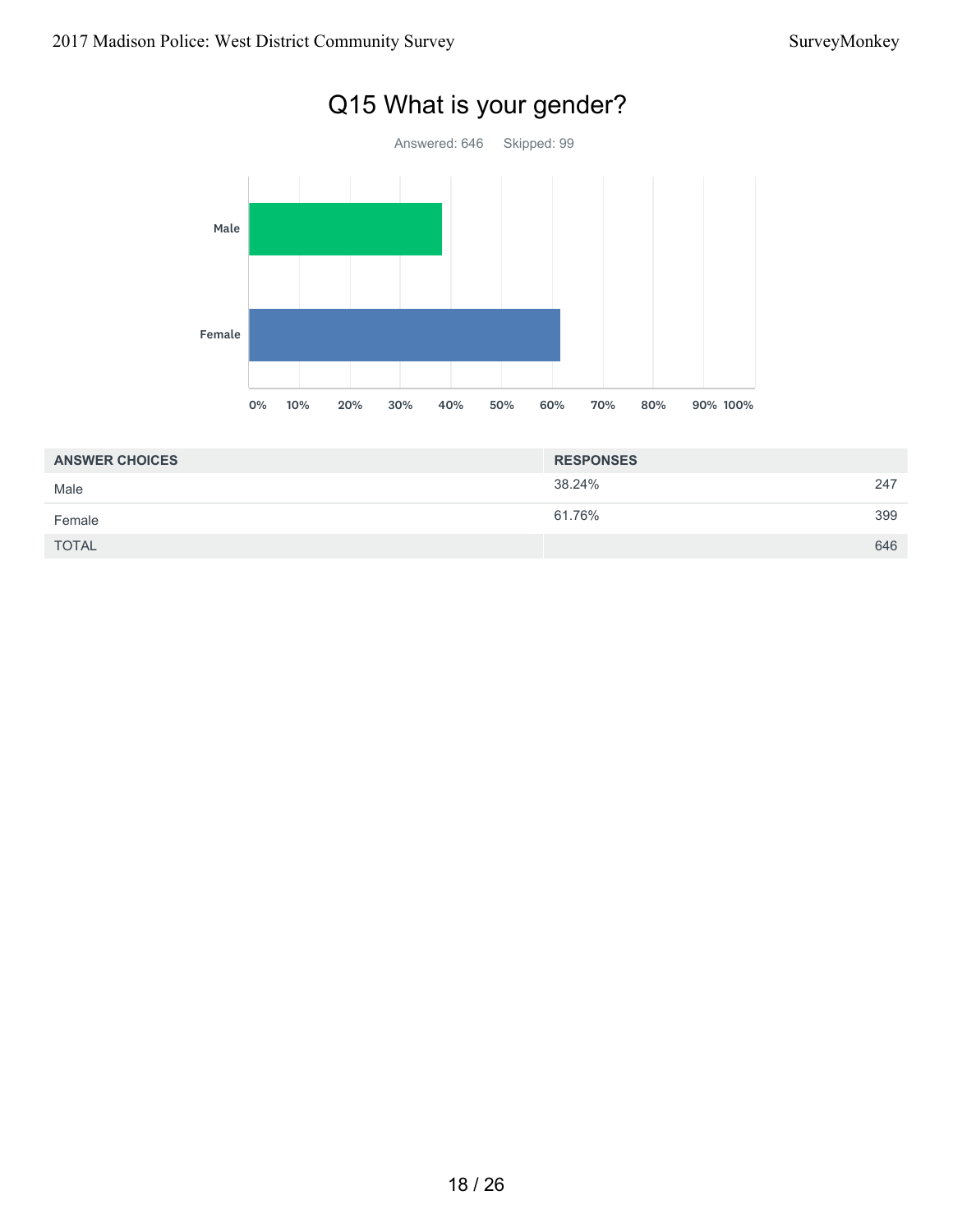

# Q16 How old are you?

| <b>ANSWER CHOICES</b> | <b>RESPONSES</b> |    |
|-----------------------|------------------|----|
| 17 or Under           | 0.31%            | 2  |
| 18 to 23              | 1.23%            | 8  |
| 24 to 29              | 5.71%            | 37 |
| 30 to 35              | 12.50%           | 81 |
| 36 to 41              | 11.11%           | 72 |
| 42 to 47              | 9.57%            | 62 |
| 48 to 53              | 11.42%           | 74 |
| 54 to 59              | 10.80%           | 70 |
| 60 to 65              | 12.81%           | 83 |
| 66 to 71              | 12.50%           | 81 |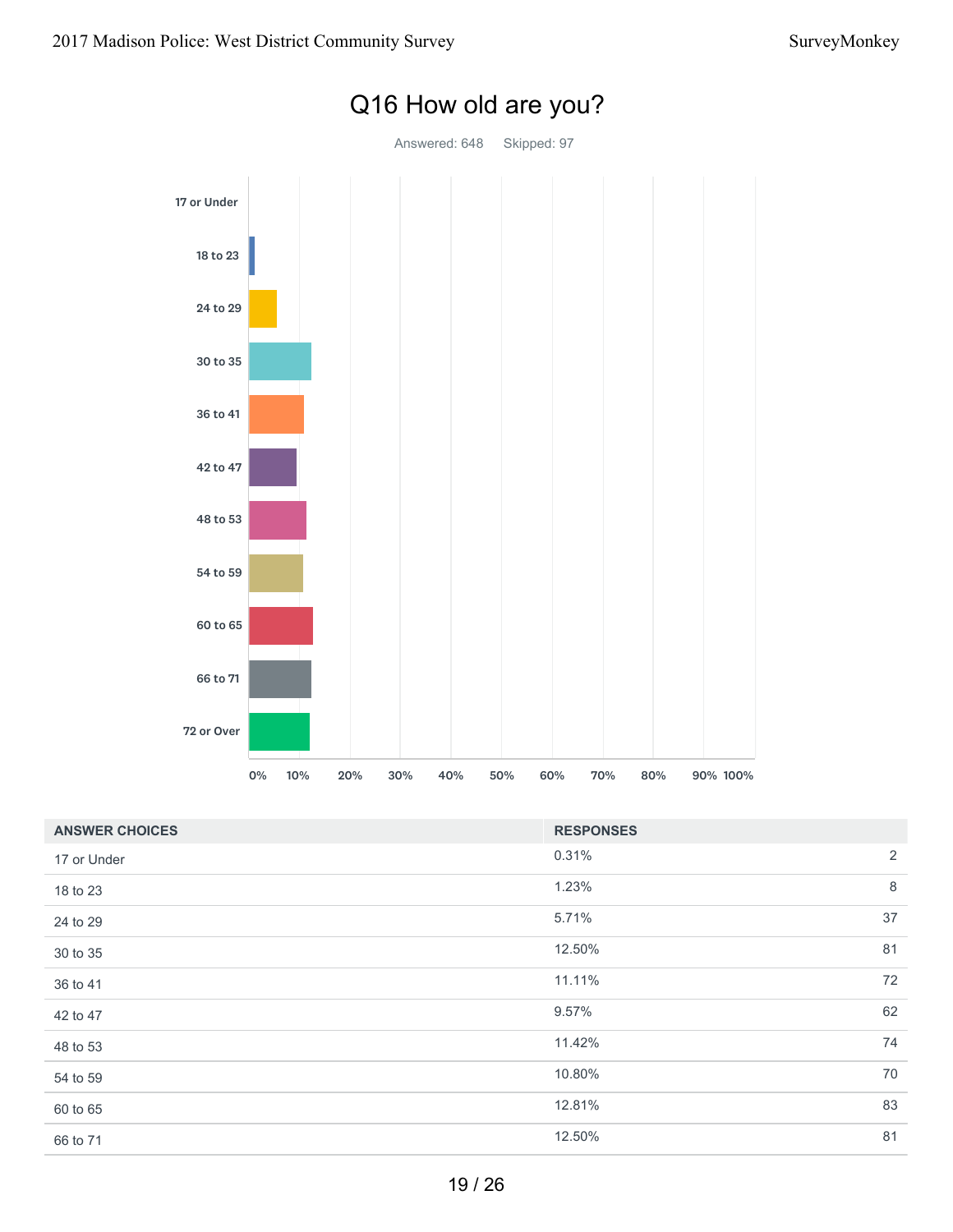#### 2017 Madison Police: West District Community Survey SurveyMonkey

| 72 or Over   | 12.04% | 78  |
|--------------|--------|-----|
| <b>TOTAL</b> |        | 648 |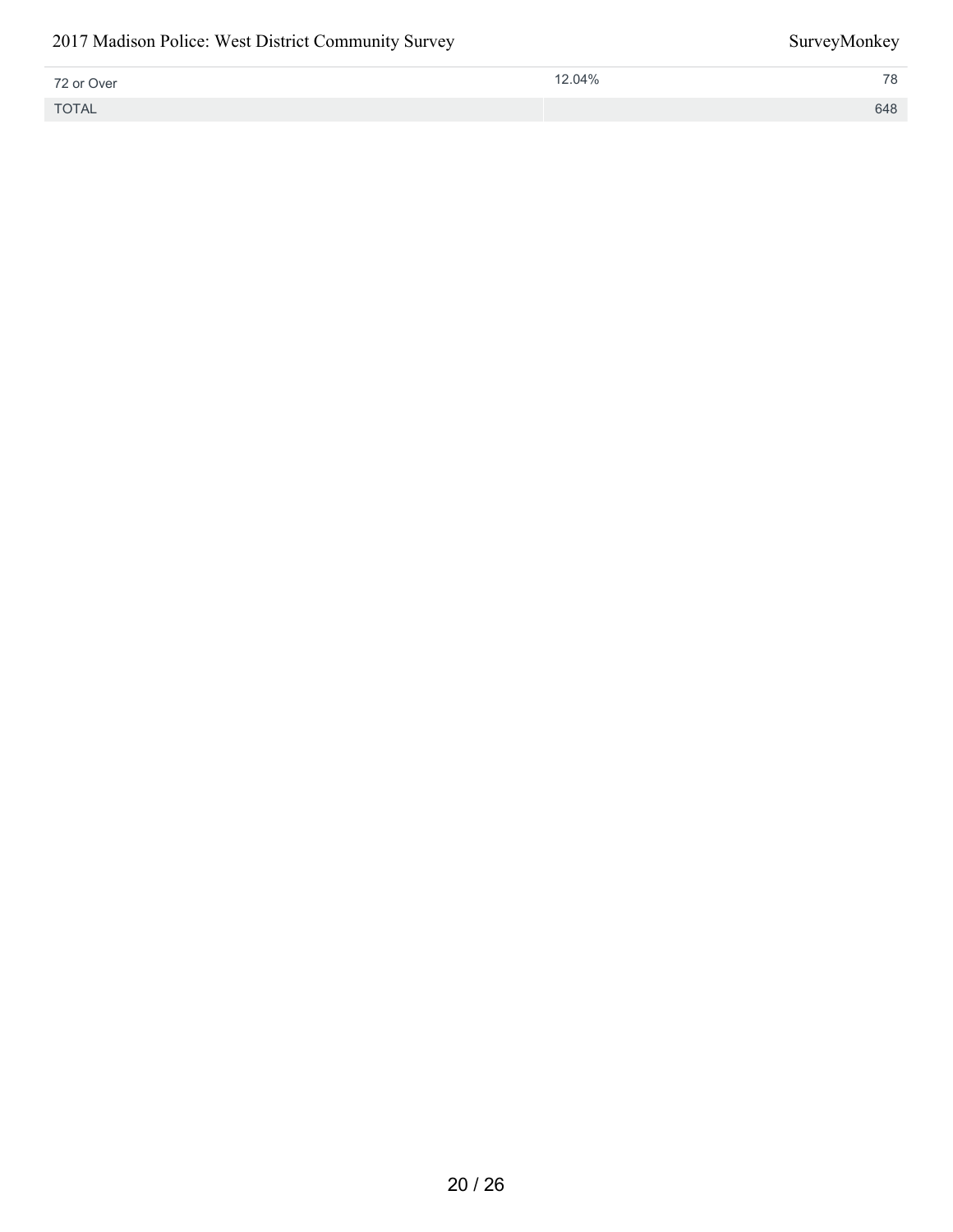

| <b>ANSWER CHOICES</b>  | <b>RESPONSES</b> |                |
|------------------------|------------------|----------------|
| African-American       | 6.05%            | 39             |
| Asian-America          | 0.62%            | $\overline{4}$ |
| Caucasion/White        | 87.29%           | 563            |
| Hispanic               | 2.64%            | 17             |
| Native American        | 0.31%            | 2              |
| Other (please specify) | 3.10%            | 20             |
| <b>TOTAL</b>           |                  | 645            |

# Q17 What is your race/ethnicity?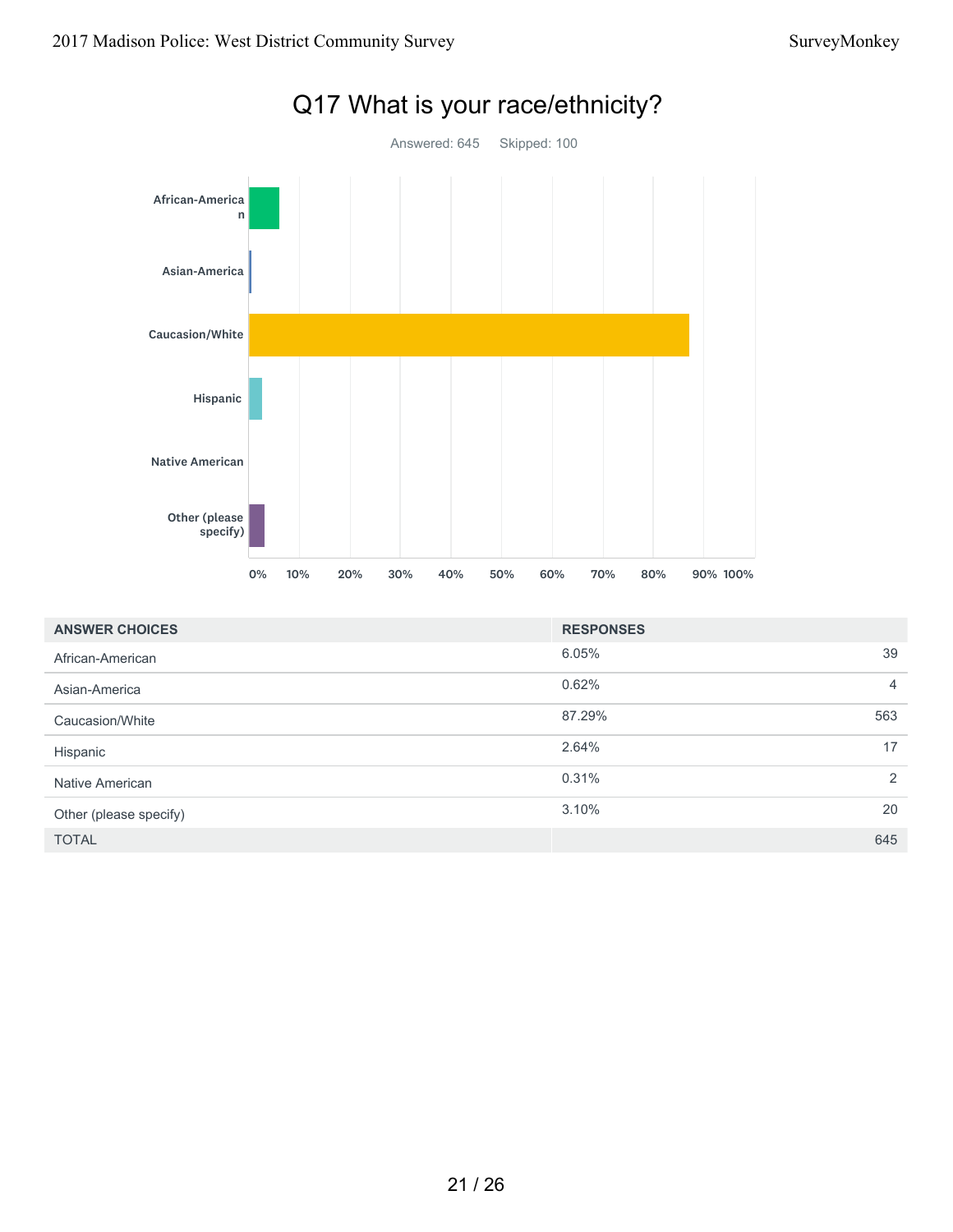# Q18 Besides your household, how many people do you know by name in your neighborhood?



| <b>ANSWER CHOICES</b> | <b>RESPONSES</b> |     |
|-----------------------|------------------|-----|
| $\boldsymbol{0}$      | 2.97%            | 19  |
| $1 - 2$               | 7.03%            | 45  |
| $3 - 4$               | 11.41%           | 73  |
| $5 - 7$               | 15.00%           | 96  |
| $8 - 10$              | 14.84%           | 95  |
| $10 - 15$             | 15.31%           | 98  |
| $15 - 20$             | 12.66%           | 81  |
| 20-30                 | 10.00%           | 64  |
| $30+$                 | 10.78%           | 69  |
| <b>TOTAL</b>          |                  | 640 |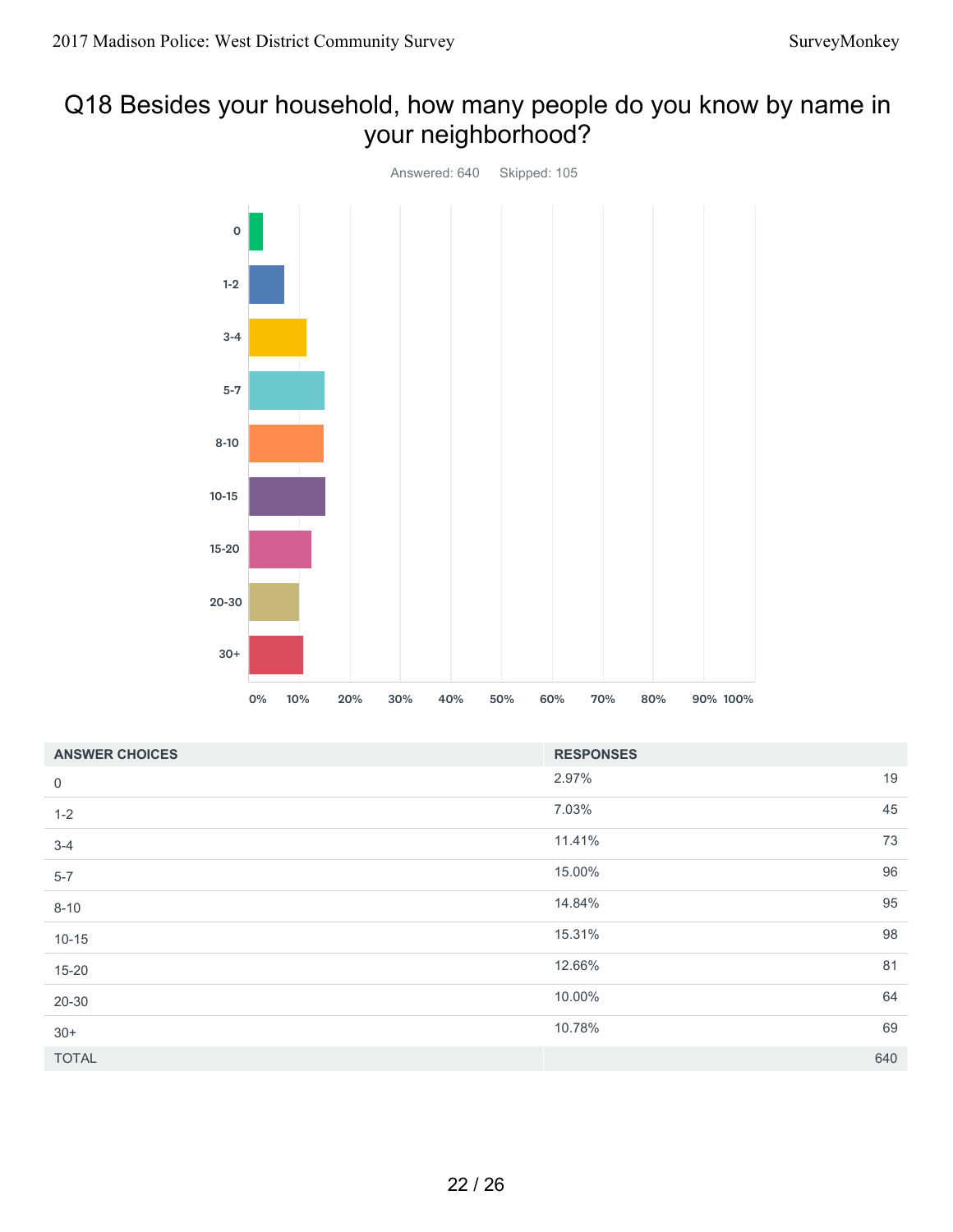# Q19 Do you know what neighborhood association is active in your neighborhood?



| <b>ANSWER CHOICES</b> | <b>RESPONSES</b> |     |
|-----------------------|------------------|-----|
| Yes                   | 69.12%           | 441 |
| <b>No</b>             | 30.88%           | 197 |
| <b>TOTAL</b>          |                  | 638 |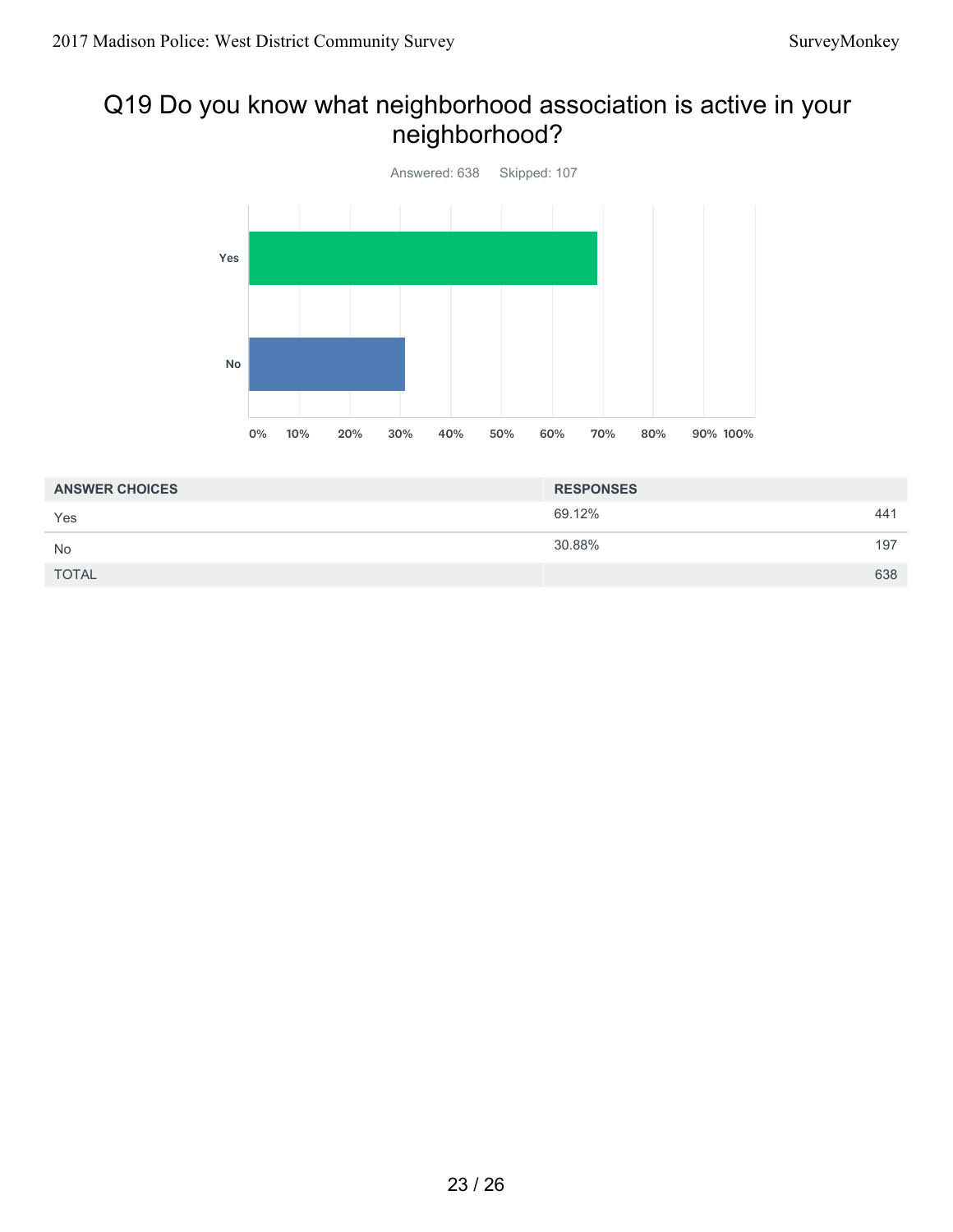# Q20 If yes, which neighborhood association are you located in?

Answered: 433 Skipped: 312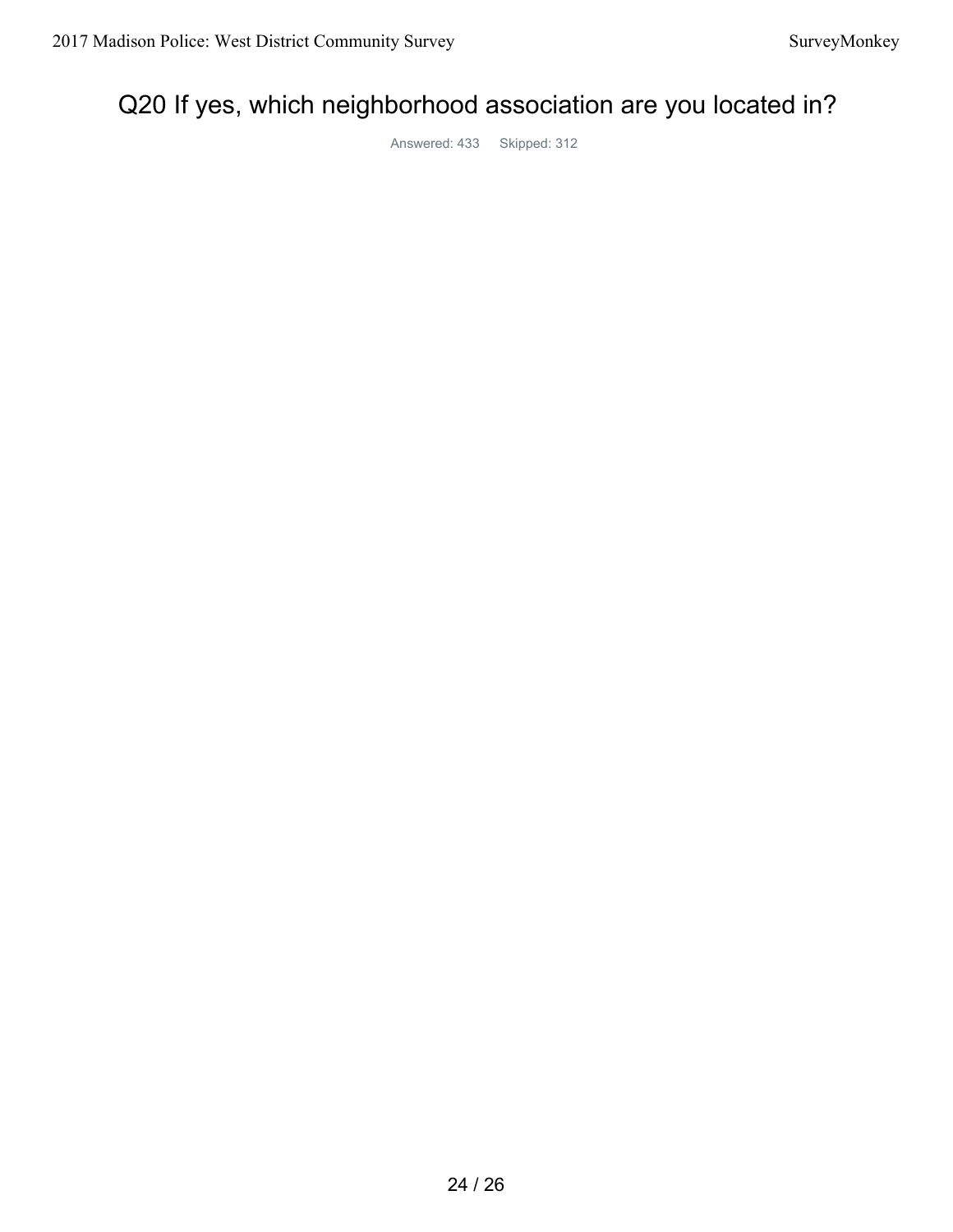# Q21 Are you a member of your neighborhood association?



| <b>ANSWER CHOICES</b> | <b>RESPONSES</b> |     |
|-----------------------|------------------|-----|
| Yes                   | 51.67%           | 325 |
| <b>No</b>             | 48.33%           | 304 |
| <b>TOTAL</b>          |                  | 629 |